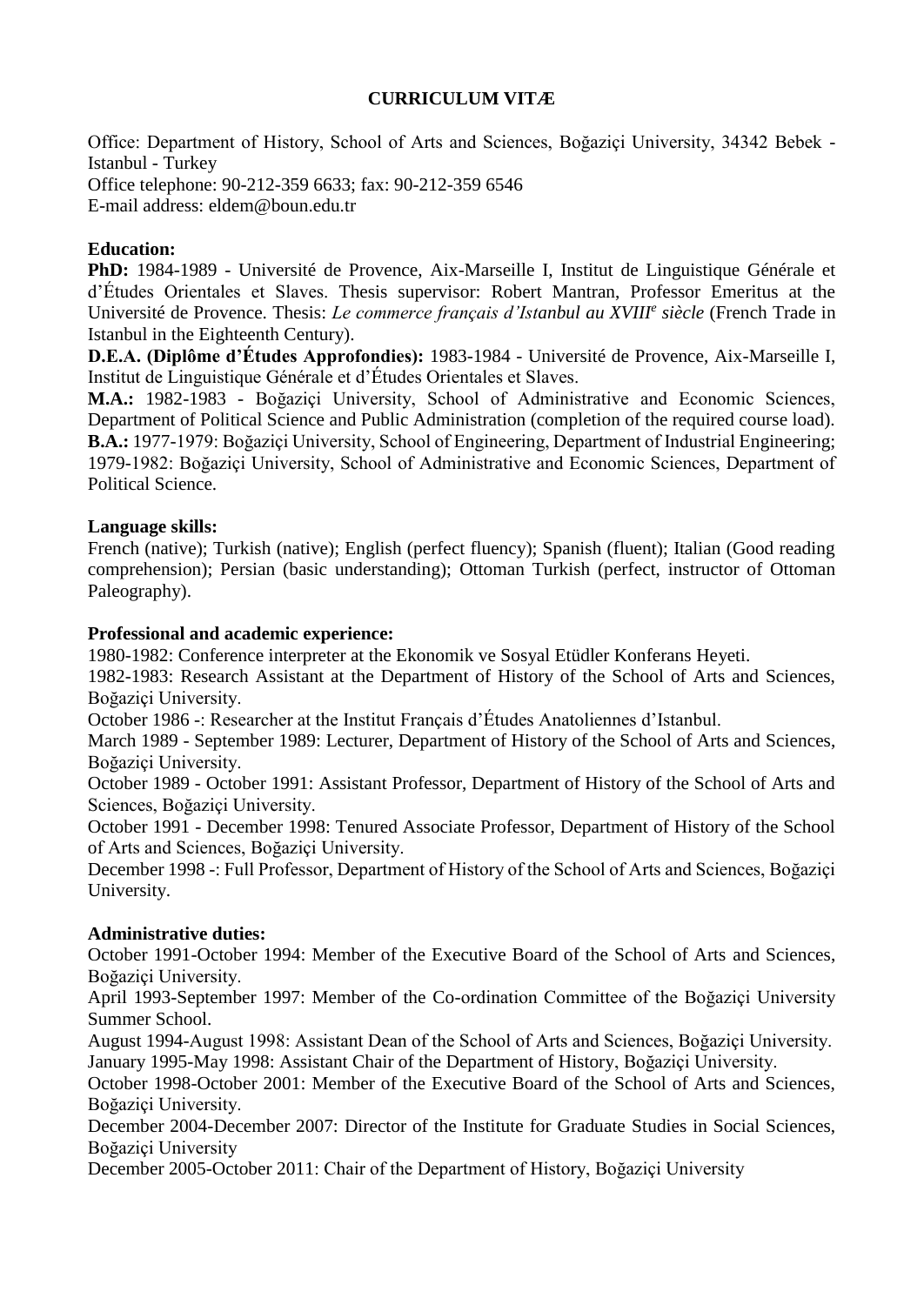October 2013-September 2017: Member of the Executive Board, Boğaziçi University

## **Affiliations and memberships:**

Founding member of the Foundation for the Social and Economic History of Turkey (Türkiye Toplumsal ve Ekonomik Tarih Vakfı). 1991- Member of the Editorial Board of the monthly *Toplumsal Tarih* (Social History). 1994- Member of the Turkish Studies Association. 1996- Member of the Middle East Studies Association of North America. 1999- Member of the Association des Études Turques. 2001- Member of the Editorial Board of the *Journal of the Royal Asiatic Society*. 2009- Member of the Editorial Board of the *International Journal of Middle East Studies*. 2009- Member of the Advisory Council of the European Association for Banking History. 2009-2012 Member of the Advisory Board of the Hrant Dink Foundation. 2010- Member of the Advisory Board of the New Europe College, Bucharest. 2012- Member of the Editorial Board of *Studia Islamica*, 2013- Member of the Editorial Board of *Turcica*, 2015-

## **Visiting professorships and fellowships:**

August 1999 - January 2000: Visiting Professor, Department of History, University of California at Berkeley.

February 2001 - July 2001: Visiting professor, Centre d'études du domaine turc, École des Hautes Études en Sciences Sociales, Paris.

February 2002 - July 2002: Visiting professor, Centre d'études du domaine turc, École des Hautes Études en Sciences Sociales, Paris.

February 2003 - July 2003: Visiting professor, Centre d'études du domaine turc, École des Hautes Études en Sciences Sociales, Paris.

January 2005-February 2005: Visiting professor, Université de la Sorbonne, École Pratique des Hautes Études, IV<sup>e</sup> section, Paris.

January 2006-February 2006: Visiting professor, Centre d'études du domaine turc, École des Hautes Études en Sciences Sociales, Paris.

January 2008-February 2008: Visiting professor, École Normale Supérieure, Paris.

January 2009-June 2009, Visiting professor, Department of History, Harvard University, Cambridge, MA.

October 2011-July 2012, Fellow, Wissenschaftskolleg zu Berlin.

June-September 2013, Annemarie Schimmel visiting professor, Bonn University.

January 2014-February 2014: Visiting professor, Centre d'études turques, ottomanes, balkaniques et centrasiatiques, École des Hautes Études en Sciences Sociales, Paris.

February 2015, Visiting professor, Graduiertenschule für Ost- und Südosteuropastudien, Ludwig-Maximilians Universität, Munich.

January-June 2016, Mellon Visiting Professor, Department of History, Columbia University, New York.

July 2017, Visiting professor, Tokyo University of Foreign Studies.

September 2017 -: Holder of the International Chair of Turkish and Ottoman History at the Collège de France, Paris.

# **Awards:**

Turkish Academy of Sciences (TÜBA) award of encouragement in the social sciences (1998) Boğaziçi University Foundation (Boğaziçi Üniversitesi Vakfı) award for outstanding research (1999) Sedat Simavi Award in the Social Sciences (2000)

Boğaziçi University Foundation (Boğaziçi Üniversitesi Vakfı) award for outstanding research (2015) Member of the Science Academy (Bilim Akademisi) (2018)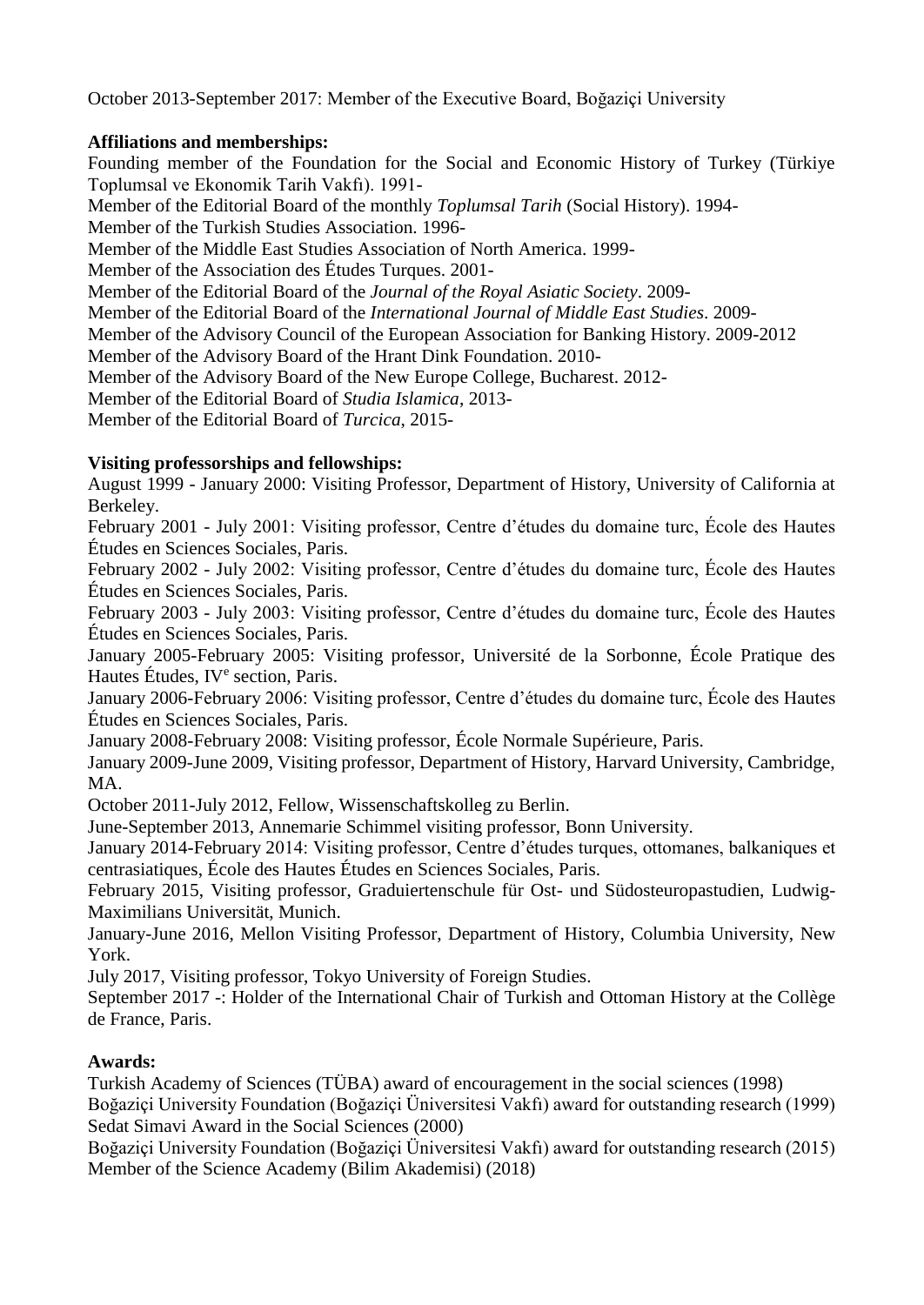Member of the Aga Khan Architectural Award Master Jury (2019)

## **Major courses taught:**

Historical Method and Thought European Social and Economic History (16th - 19th centuries) Introduction to Western Civilization - The Making of the Modern World Ottoman Social and Economic History Seminar Seminar in Late Ottoman Biography and Autobiography Seminar in Ottoman Funerary Epigraphy Seminar in Ottoman Paleography

## **Areas of specialization:**

Foreign trade in the Levant in the eighteenth century

Credit and finance in the post-classical period of the Ottoman Empire

Capital formation and investment in eighteenth-century Ottoman society

Late-nineteenth- and early-twentieth-century Ottoman society in the light of the Ottoman Bank archives

Nineteenth-century Ottoman élite structures and "Westernizing" elites

Late-Ottoman biographies and autobiographies

Osman Hamdi Bey as an artist and museologist

Social and economic topography of Istanbul in the late Ottoman period

Tombstones and cemeteries as an indicator of Ottoman society and mentalities

Popular Orientalism in the West and in the Ottoman Empire

History of archaeology and collections

Photography in the Ottoman Empire

# **Publications:**

# **Books:**

- 1. *Banque Impériale Ottomane. Inventaire commenté des archives*, Istanbul, IFEA Osmanlı Bankası, Collection Varia Turcica XXV, 1994, 415 pp.
- 2. (As editor) *Première Rencontre Internationale sur l'Empire Ottoman et la Turquie Moderne, Institut National des Langues et Civilisations Orientales ; Maison des Sciences de l'Homme, 18-22 janvier 1985. I : Recherches sur la ville ottomane : Le cas du quartier de Galata. II : La vie politique, économique et socio-culturelle de l'Empire ottoman à l'époque jeuneturque*, Coll. Varia Turcica XIII, Istanbul, Isis, 1991.
- 3. (As editor with Jean-Louis Bacqué-Grammont) *De la Révolution française à la Turquie d'Atatürk. La modernisation politique et sociale. Les Lettres, les Sciences et les Arts. Actes des Colloques d'Istanbul (10-12 mai 1989)*, Coll. Varia Turcica XVI, Istanbul, Isis, 1990.
- 4. *135 Yıllık Bir Hazine. Osmanlı Bankası Arşivinde Tarihten İzler*, Istanbul, Osmanlı Bankası, 1997, 300 pp.
- 5. *A 135-Year-Old Treasure. Glimpses from the Past in the Ottoman Bank Archives*, Istanbul, Osmanlı Bankası, 1998, 300 pp.
- 6. *Osmanlı Bankası Arşivi ve Tahsin İsbiroğlu Koleksiyonundan Osmanlı Bankası Banknotları (1863-1914)*, Istanbul, Osmanlı Bankası, 1998, 168 pp.
- 7. *Banknotes of the Imperial Ottoman Bank (1863-1914). Based on the Ottoman Bank Archives and the Tahsin İsbiroğlu Collection*, Istanbul, Osmanlı Bankası, 1999, 168 pp.
- 8. *French Trade in Istanbul in the Eighteenth Century*, Leiden, E. J. Brill, 1999, xv + 330 pp.
- 9. *A History of the Ottoman Bank*, Istanbul, Ottoman Bank Historical Research Centre, 1999,  $xxiii + 608$  pp.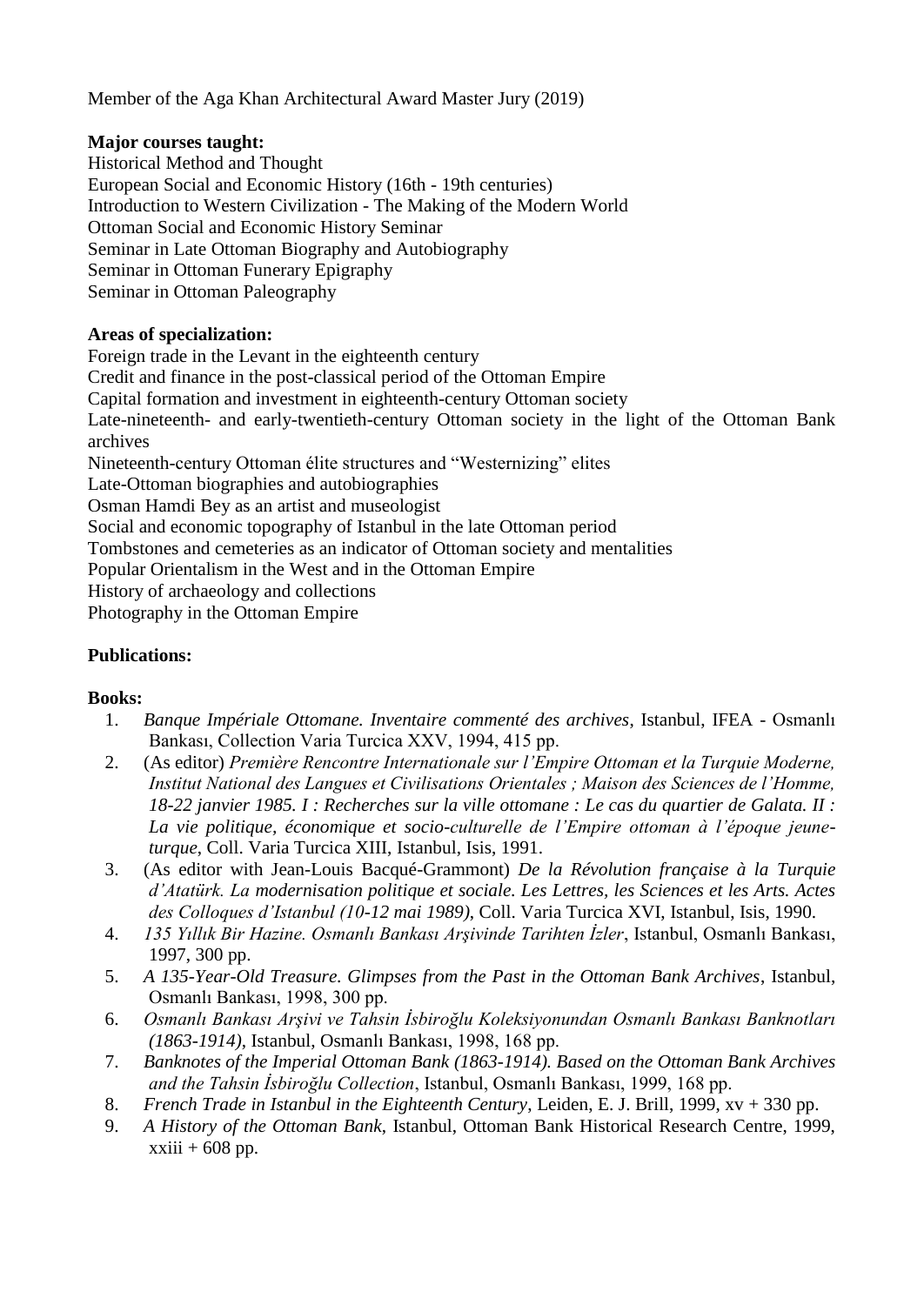- 10. (with Daniel Goffman and Bruce Masters) *The Ottoman City between East and West: Aleppo, Izmir and Istanbul*, Cambridge, Cambridge University Press, 1999.
- 11. *Osmanlı Bankası Tarihi* (tr. Ayşe Berktay), Istanbul, Osmanlı Bankası Tarihi Araştırma Merkezi, 1999, xxv + 587 pp.
- 12. (with Feride Çiçekoğlu) *La Méditerranée turque*, Paris, Maisonneuve et Larose, 2000, 62 pp.
- 13. *Bankalar Caddesi. Osmanlı'dan Günümüze Voyvoda Caddesi. Voyvoda Street from Ottoman Times to Today*, Istanbul, Osmanlı Bankası Bankacılık ve Finans Tarihi Araştırma ve Belge Merkezi, 2000, 287 pp.
- 14. (with Feride Çiçekoğlu) *Rappresentare il Mediterraneo. Lo sguardo turco*, Messina, Mesogea, 2001.
- 15. (with Daniel Goffman and Bruce Masters) *Doğu İle Batı Arasında Osmanlı Kenti. Halep, İzmir ve İstanbul*, (transl. Sermet Yalçın), Istanbul, Tarih Vakfı Yurt Yayınları, 2003.
- 2003. ,Thalassa ,Beirut ,تصو الرتيک ّرات البحر الابيض املتوسط. املتوسط (Çiçekoğlu Feride with (16.
- 17. *Pride and Privilege. A History of Ottoman Orders, Medals and Decorations*, Istanbul, Ottoman Bank Archive and Research Centre, 2004.
- 18. *İftihar ve İmtiyaz. Osmanlı Nişan ve Madalyaları Tarihi*, İstanbul, Osmanlı Bankası Arşiv ve Araştırma Merkezi, 2004.
- 19. (with Daniel Goffman and Bruce Masters) المدينة العثانية بين الشرق و الغرب. حلب ازمير اسطنبول (Masters أ Zebyan), Riyadh, Obeikan Publishers, 1425/2004. 647 pp.
- 20. *İstanbul'da Ölüm. Osmanlı-İslam Kültüründe Ölüm ve Ritüelleri*, İstanbul, Osmanlı Bankası Arşiv ve Araştırma Merkezi, 2005, 299 s.
- 21. *Death in Istanbul. Death and its Rituals in Ottoman-Islamic Culture*, Istanbul, Ottoman Bank Archive and Research Centre, 2005, 299 pp.
- 22. *In Search of the Gulbenkians. Gülbenkyanların İzinde*, Istanbul, Sabancı Üniversitesi Sakıp Sabancı Müzesi, [2006], 56 pp.
- 23. *Consuming the Orient*, Istanbul, Ottoman Bank Archive and Research Centre, 2007, 275 pp.
- 24. *Doğuyu Tüketmek* (transl. Leyla Tonguç Basmacı), Istanbul, Osmanlı Bankası Arşiv ve Araştırma Merkezi, 2007, 275 pp.
- 25. (with Nicolas Vatin) *L'épitaphe ottomane musulmane XVI<sup>e</sup> -XX<sup>e</sup> siècles. Contribution à une histoire de la culture ottomane*, Paris-Leuwen-Dudley, Peeters, 2007, 377 pp.
- 26. (with Bülent Tanju and Uğur Tanyeli) *Sedad Hakkı Eldem*, I, *Gençlik Yılları*, Istanbul, Osmanlı Bankası Arşiv ve Araştırma Merkezi, 2008, 210 pp.
- 27. *Un Orient de consommation*, Istanbul, Musée de la Banque ottomane, 2010, 283 pp.
- 28. *Un Ottoman en Orient. Osman Hamdi Bey en Irak (1869-1871)*, Paris, Actes Sud, 2010, 241 pp.
- 29. *Le Voyage à Nemrud Dağı d'Osman Hamdi Bey et Osgan Efendi*, Istanbul-Paris, IFEA-De Boccard, 2010, 144 pp.
- 30. *Osman Hamdi Bey Sözlüğü*, Istanbul, Kültür ve Turizm Bakanlığı, 2010, 515 pp.
- 31. (with Günay Kut) *Rumelihisarı Şehitlik Dergâhı Mezar Taşları* (Istanbul: Boğaziçi Üniversitesi Yayınevi, 2010), 434 pp.
- 32. (As editor, with Socrates Petmezas), *The Economic Development of South-Eastern Europe (1830-1914)* (Athens: Alpha Bank Historical Archives, 2011).
- 33. (As editor, with Zainab Bahrani and Zeynep Çelik) *Scramble for the Past. A Story of Archaeology in the Ottoman Empire, 1753-1914* (Istanbul: SALT, 2011), 519 pp.
- 34. (As editor, with Zainab Bahrani and Zeynep Çelik) *Geçmişe Hücum. Osmanlı İmparatorluğu'nda Arkeolojinin Öyküsü, 1753-1914* (Istanbul: SALT, 2011), 519 pp.
- 35. (with Osman Salahaddin Osmanoğlu and Jamil Adra) *Genealogy of the Imperial Ottoman Family* (Istanbul: Isis, 2011), 82 pp.
- 36. *Nazlı'nın Defteri. Osman Hamdi Bey'in Çevresi. Nazlı's Guestbook, Osman Hamdi Bey's Circle* (Istanbul: Homer, 2014).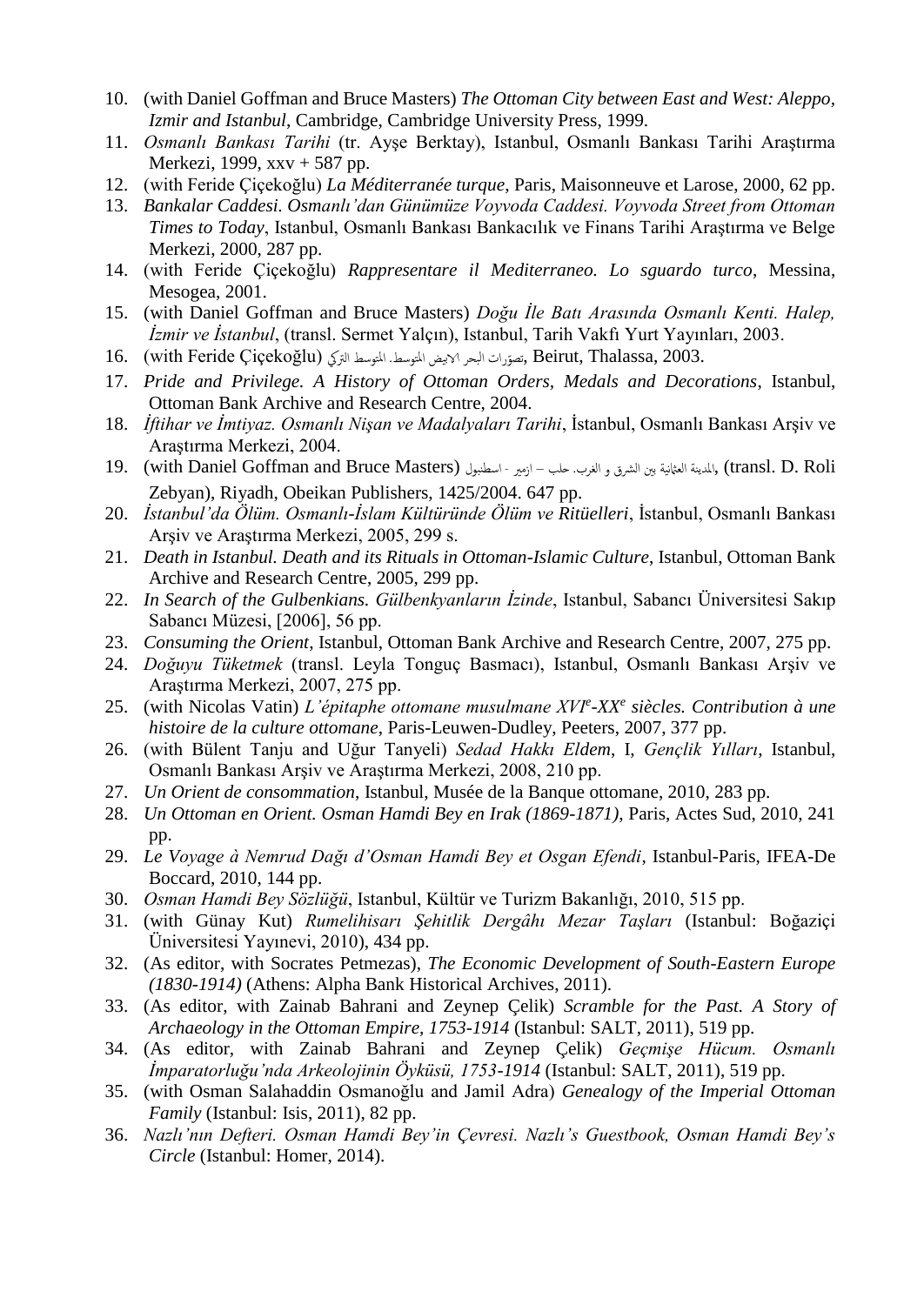- 37. *Mendel-Sebah: Müze-i Hümayun'u Belgelemek – Mendel-Sebah: Documenting the Imperial Museum* (Istanbul: İstanbul Arkeoloji Müzeleri, 2014).
- 38. (As editor, with Zeynep Çelik), *Camera Ottomana. Photography and Modernity in the Ottoman Empire, 1870-1914* (Istanbul: Koç University Press, 2015).
- 39. (As editor, with Zeynep Çelik) *Camera Ottomana. Osmanlı İmparatorluğu'nda Fotoğraf ve Modernite, 1840-1914* (Istanbul: Koç Üniversitesi Yayınları, 2015).
- 40. *Osman Hamdi Bey: İzlenimler, 1869-1885* (Istanbul: Doğan Kitap, 2016).
- 41. (As editor, with Houssine Alloul and Henk de Smaele), *To Kill a Sultan. A Transnational History of the Attempt on Abdülhamid II (1905)* (London: Palgrave Macmillan, 2018).
- 42. *L'Empire ottoman et la Turquie face à l'Occident* (Paris: Fayard, 2018).
- 43. (As editor, with Sophia Laiou), *Istanbul and the Black Sea Coast. Shipping and Trade* (Istanbul: ISIS, 2018).
- 44. *Mitler, Gerçekler ve Yöntem. Osmanlı Tarihinde Aklıma Takılanlar* (Istanbul: Tarih Vakfı Yurt Yayınları, 2018).
- 45. *V. Murad'ın Oğlu Selahaddin Efendi'nin Evrak ve Yazıları*, I, *V. Murad ile Cléanthi Scalieri* (Istanbul: Türkiye İş Bankası Kültür Yayınları, 2019).
- 46. *L'Alhambra. À la croisée des histoires* (Paris: Les Belles Lettres, 2021), 382 p.

#### **Articles:**

- 1. "La circulation de la lettre de change entre la France et Constantinople au XVIII<sup>e</sup> siècle", in Hâmit Batu, Jean-Louis Bacqué-Grammont (eds.), *L'Empire ottoman, la République de Turquie et la France*, Istanbul, Isis, 1986, pp. 87-97.
- 2. "Le commerce des herbes, drogues et épices à Istanbul au XVIII<sup>e</sup> siècle", in *Herbes, drogues et épices en Méditerranée*, Paris, C.N.R.S., 1988, pp. 125-138.
- 3. "Négociants français à Galata (1730-1760)", in Edhem Eldem (ed.), *Première Rencontre Internationale sur l'Empire Ottoman et la Turquie Moderne, Institut National des Langues et Civilisations Orientales ; Maison des Sciences de l'Homme, 18-22 janvier 1985. I : Recherches sur la ville ottomane : Le cas du quartier de Galata. II : La vie politique, économique et socioculturelle de l'Empire ottoman à l'époque jeune-turque*, Coll. Varia Turcica XIII, Istanbul, Isis, 1991, pp. 139-159.
- 4. "Les fontaines" in *Turquie - Mains de femmes. Exposition proposée par la Fondation pour la Promotion et le Renforcement de la Femme turque*, Musée de l'Homme, s.l.n.d., p. 8.
- 5. "Le commerce français d'Istanbul au XVIII<sup>e</sup> siècle : d'une présence tolérée à une domination imposée", in François M. Crouzet (ed.), *Le Négoce International XIII<sup>e</sup> -XX<sup>e</sup> siècles*, Paris, Economica, 1989, pp. 181-190.
- 6. "18. yüzyılda İstanbul'da poliçe tedavülü ve kambiyo kurları hakkında" (The Circulation of Bills of Exchange and Foreign Exchange Rates in Istanbul in the Eighteenth Century), in *X. Türk Tarih Kongresi.Bildiriler*, v. III, Ankara, Türk Tarih Kurumu, 1993, pp. 1671-1684.
- 7. "Structure et acteurs du commerce international d'Istanbul au XVIII<sup>e</sup> siècle", in Daniel Panzac (ed.), *Les villes dans l'Empire ottoman : activités et sociétés*, I, Aix-en-Provence, 1991, pp. 243-271.
- 8. "The Trade of Precious Metals and Bills of Exchange in Istanbul in the Second Half of the Eighteenth Century", in *V. Milletlerarası Türkiye Sosyal ve İktisat Tarihi Kongresi. Tebliğler*, Ankara, 1991, pp. 579-589.
- 9. "Quelques lettres d'Osman Hamdi Bey à son père lors de son séjour en Irak (1869-1870)", in *Anatolia Moderna - Yeni Anadolu*, I/1 (1991), pp. 115-136.
- 10. "Notes sur les chronogrammes des stèles de Merdivenköy, Mansûr Baba et Gözcü Baba", in *Anatolia Moderna - Yeni Anadolu*, I/2 (1991), pp. 51-58.
- 11. "Osman Hamdi Bey'in Bağdad Vilâyeti'ndeki Görevi Sırasında Babası Edhem Paşa'ya Mektupları" (Osman Hamdi Bey's letters to his father Edhem Paşa during his official stay in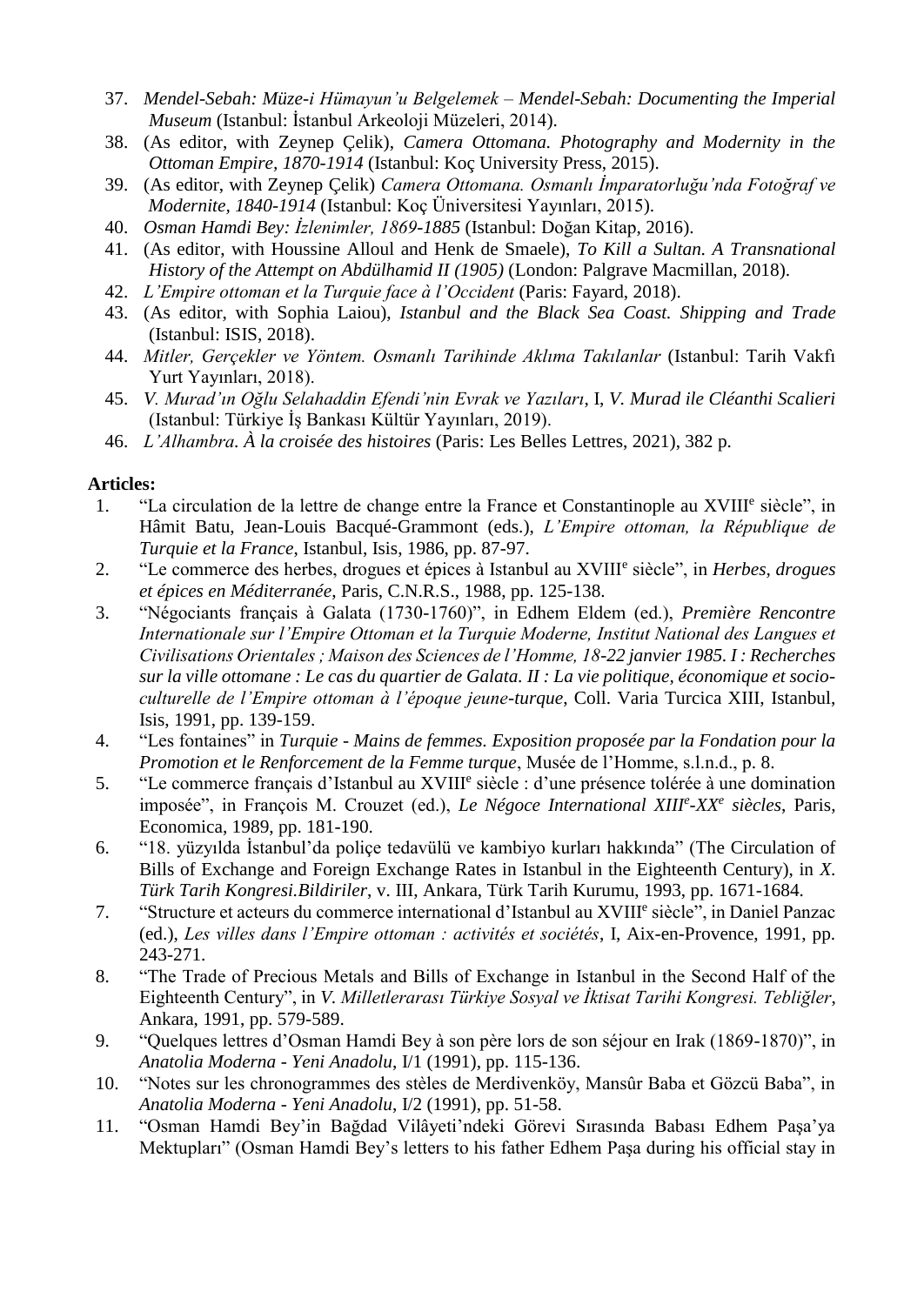the Province of Bagdad), Zeynep Rona (ed.), *1. Osman Hamdi Bey Kongresi. Bildiriler*, Istanbul, Mimar Sinan Üniversitesi Yayınları, 1992, pp. 65-98.

- 12. "Galata'nın Etnik Yapısı" (The Ethnic Structure of Galata), in *İstanbul*, 1 (1992), pp. 58-63.
- 13. "The Ethnic Structure of Galata", *Biannual Istanbul*, 1 (1993), pp. 28-33.
- 14. "Osmanlı Bankası Arşivi ve Tasnif Çalışmaları Hakkında bir Sunuş" (A Presentation on the Ottoman Bank Archives and their Classification), *Toplum ve Ekonomi*, 3 (1992), pp. 5-12.
- 15. "Culture et signature : quelques remarques sur les signatures de clients de la Banque Impériale Ottomane au début du XX<sup>e</sup> siècle", in *Études turques et ottomanes. Documents de travail n<sup>o</sup> 2*, juin 1993, *L'oral et l'écrit*, Paris, 1993, pp. 63-74.
- 16. "Batılılaşma, Modernleşme ve Kozmopolitizm: 19. Yüzyıl Sonu ve 20. Yüzyıl Başında İstanbul", (Westernization, Modernization and Cosmopolitanism: Istanbul at the End of the Nineteenth and Beginning of the Twentieth Centuries) in Zeynep Rona (ed.) *Osman Hamdi Bey ve Dönemi*, Istanbul, Tarih Vakfı Yurt Yayınları, 1993, pp. 12-26.
- 17. "Abraham Paşa", in *Dünden Bugüne İstanbul Ansiklopedisi*, İstanbul, Kültür Bakanlığı ve Tarih Vakfı, 1993, v. I, pp. 59-60.
- 18. "Bir İlaç Reklamı Üzerine: Venedik'ten İthal Altınbaş Tiryakı" (A Pharmaceutical Advertisement: *Altınbaş* Treacle Imported from Venice), in *Toplumsal Tarih*, 2 (February, 1994), pp. 13-16.
- 19. "Fransa Kraliyet Vârisi'nin Sultan Abdülaziz'e İlginç Bir Arzı Üzerine" (An Interesting Petition of the Heir to the French Crown to Sultan Abdülaziz), in *Toplumsal Tarih*, 8 (August, 1994), pp. 13-16.
- 20. "Notice sur quelques documents relatifs aux communautés iraniennes de l'Empire ottoman conservés dans les archives de la Banque Impériale Ottomane", in Thierry Zarcone et Fariba Zarinebaf-Shahr (eds.), *Les Iraniens d'Istanbul*, Paris, 1993, pp. 258-260.
- 21. With Selim Deringil and Taner Timur, "Osmanlı Kimliği" (The Ottoman Identity), in *Anatomi Dersleri: Osmanlı Kültürü*, İstanbul, Yapı Kredi Yayınları - Salı Toplantıları 93-94, 1995, pp. 7-33.
- 22. With Ahmet Güner Sayar and Mehmet Genç, "Osmanlı'da Zanaat, Ahlak, İktisat İlişkisi" (The Relationship between Crafts, Morality and Economy in the Ottoman Empire), in *Anatomi Dersleri: Osmanlı Kültürü*, İstanbul, Yapı Kredi Yayınları - Salı Toplantıları 93-94, 1995, pp. 105-145.
- 23. "Banque et crédit dans l'Empire ottoman (XVIe-XIX<sup>e</sup> siècles) : Bref aperçu historique", in Jacques Thobie et Salgur Kançal (eds.), *Système bancaire turc et réseaux financiers internationaux. Actes de la table ronde d'Istanbul (8 et 9 octobre 1992)*, Varia Turcica XXVII, Paris, L'Harmattan, 1995, pp. 3-10.
- 24. "Emanuel Karasu Biyografisine Bir Devam (?)" (A Continuation to the Biography of Emmanuel Karasu (?)), in *Toplumsal Tarih*, 23, November 1995, pp. 43-45.
- 25. "Filatelinin hazin yüzü: I. Dünya Harbi sonunda bir harp esiri kartı" (The Sad Side of Philately: A Prisoner of War Postcard from the End of World War I), in *Toplumsal Tarih*, 26, February 1996, pp. 12-13.
- 26. "L'écrit funéraire ottoman : création, reproduction, transmission", in *Revue du Monde Musulman et de la Méditerranée. Oral et écrit dans le monde turco-ottoman*, 75-76 (1995/1- 2), pp. 65-78.
- 27. "Culture et signature: quelques remarques sur les signatures de clients de la Banque Impériale Ottomane au début du XX<sup>e</sup> siècle", in *Revue du Monde Musulman et de la Méditerranée. Oral et écrit dans le monde turco-ottoman*, 75-76 (1995/1-2), pp. 181-195.
- 28. "Osmanlı Dönemi İstanbul'u" (Ottoman Istanbul), in Afife Batur (ed.), *Dünya Kenti İstanbul. Istanbul - World City*, Istanbul, Türkiye Ekonomik ve Toplumsal Tarih Vakfı, 1996, pp. 131- 153.
- 29. "Geç Osmanlı Döneminde Masonluk ve Siyaset Üzerine İzlenimler" (Notes on Free-Masonry in the Late Ottoman Period), in *Toplumsal Tarih*, 33, September 1996, pp. 16-28.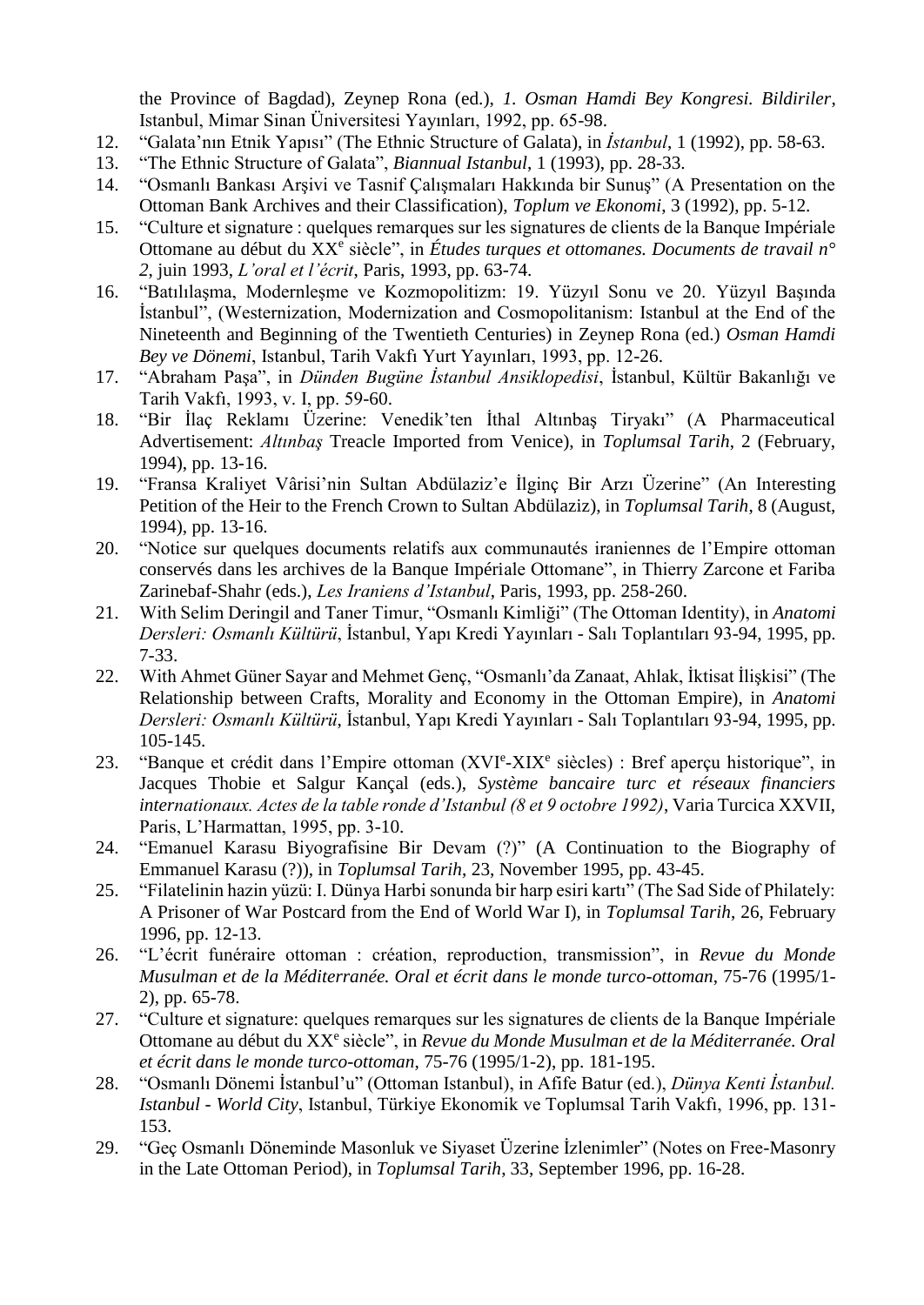- 30. "Quelques réflexions sur les chronogrammes funéraires ottomans", in Jean-Louis Bacqué-Grammont and Aksel Tibet (eds.), *İslâm Dünyasında Mezarlıklar ve Defin Gelenekleri*, Ankara, Türk Tarih Kurumu, 1996, v. I, pp. 165-170.
- 31. (As curator) "Osmanlı Dönemi İstanbul'u" (Istanbul in the Ottoman Period), in *İstanbul Dünya Kenti Sergisi Katalogu*, Istanbul, Yapı Kredi Yayınları, 1996, pp. 100-167.
- 32. "Gençlik Mektuplarında Enver Bey" (Enver Bey's Early Correspondence), in *Toplumsal Tarih*, 37, January 1997, pp. 14-29.
- 33. "Aklî Osmanlıcılık (Ottomanisme rationnel): 1917 Tarihli Fransızca Bir Okuma Kitapçığı" (Rational Ottomanism: A 1917 French Reader), in *Toplumsal Tarih*, 38, February 1997, pp. 23-35.
- 34. "Presentazione" (Preface), to Angelo Iacovella, *Il Triangolo e la Mezzaluna. I Giovani Turchi e la Massoneria Italiana*, Istanbul, Istituto Italiano di Cultura di Istanbul, 1997, pp. 7-10.
- 35. "Osmanlı Dönemi İstanbul'u" (Ottoman Istanbul), in Mustafa Armağan (ed.), *İstanbul Armağanı*, 3, *Gündelik Hayatın Renkleri*, İstanbul, İstanbul Büyükşehir Belediyesi Kültür İşleri Daire Başkanlığı Yayınları, 1997, pp. 13-26.
- 36. "Packaging Istanbul: A Tourist Attraction Viewed from a Historian's Perspective. A Research Proposal?", in Nergis Günsenin and Şükrü Yarcan (eds.), *Med Campus Seminar on Urban, Rural, Cultural Tourism, September 25-30, 1995*, Istanbul, Boğaziçi University Applied Tourism Administration Research Center, 1997.
- 37. "*Bécassine chez les Turcs*: 1919 Tarihli Bir Çizgi Romanda Türkiye ve Türkler", *Toplumsal Tarih*, 46, October 1997, pp. 26-35.
- 38. "Istanbul 1903-1918: A Quantitative Analysis of *A* Bourgeoisie", *Boğaziçi Journal. Review of Social, Economic and Administrative Studies*, v. 11, 1-2 (1997) *Istanbul Past and Present Special Issue*, pp. 53-98.
- 39. "Sunuş" (Preface), to Angelo Iacovella, *Gönye ve Hilal. İttihad-Terakki ve Masonluk*, Istanbul, Tarih Vakfı Yurt Yayınları, 1997, pp. v-viii.
- 40. "Osmanlı Devleti ve Fransa: 17. ve 18. Yüzyıllarda Devlet-Ekonomi İlişkilerine Karşılaştırmalı Bir Bakış" (The Ottoman State and France: A Comparative Study of State-Economy Relationships in the Seventeenth and Eighteenth Centuries), Hamdi Can Tuncer (ed.), *Osmanlı'dan Cumhuriyet'e. Problemler, Araştırmalar, Tartışmalar*, Istanbul, Tarih Vakfı Yurt Yayınları, 1998, pp. 14-32.
- 41. "Osmanlı Döneminden Cumhuriyet'e Sembolik Bir Devir Teslim Merasimi: Osmanlı Bankası Banknotlarının İtfası (1947-1948)" (A Symbolic Transition Ceremony from the Ottoman Empire to the Republic: The Redemption of Ottoman Bank Notes (1947-1948)), Mustafa Sönmez (ed.), *75 Yılda Para'nın Serüveni*, Istanbul, Tarih Vakfı, 1998, pp. 29-34.
- 42. "Sedad Hakkı Eldem. Düşünceler, Hayaller, Tespitler" (Sedad Hakkı Eldem. Thoughts, Dreams, Observations), *İstanbul*, 28 (January, 1999), pp. 28-47.
- 43. "The Imperial Ottoman Bank: Actor or Instrument of Ottoman Modernization?", Kostas Kostis (ed.), *Modern Banking in the Balkans and West-European Capital in the Nineteenth and Twentieth Centuries*, Aldershot, Ashgate, 1999, pp. 50-60.
- 44. "The (Imperial) Ottoman Bank, Istanbul", *Financial History Review*, 6/1 (April, 1999), pp. 85-95.
- 45. "18. Yüzyıl ve Değişim", *Cogito. Osmanlılar Özel Sayısı*, 19 (Summer 1999), pp. 189-199.
- 46. "Les échelles du Levant: une vision ottomane", Thierry Fabre (ed.), *Rencontres d'Averroès. La Méditerranée, frontières et passages*, Arles, Babel-Actes Sud, 1999, pp. 75-97.
- 47. "16. Yüzyıldan Başlayarak Osmanlı-Avrupa İlişkileri", *Tarihi Süreç İçerisinde Avrupa ile İktisadi Bütünleşme Sorunu Semineri*, Ankara, Türkiye Cumhuriyet Merkez Bankası, 1999, pp. 123-140.
- 48. "Mimar Sedad Eldem'in Gençlik Yazıları (1928-1929)", Çiğdem Kafescioğlu and Lucienne Thys-Şenocak (eds.), *Aptullah Kuran İçin Yazılar. Essays in Honour of Aptullah Kuran*, Istanbul, Yapı Kredi Yayınları, 1999, pp. 519-542.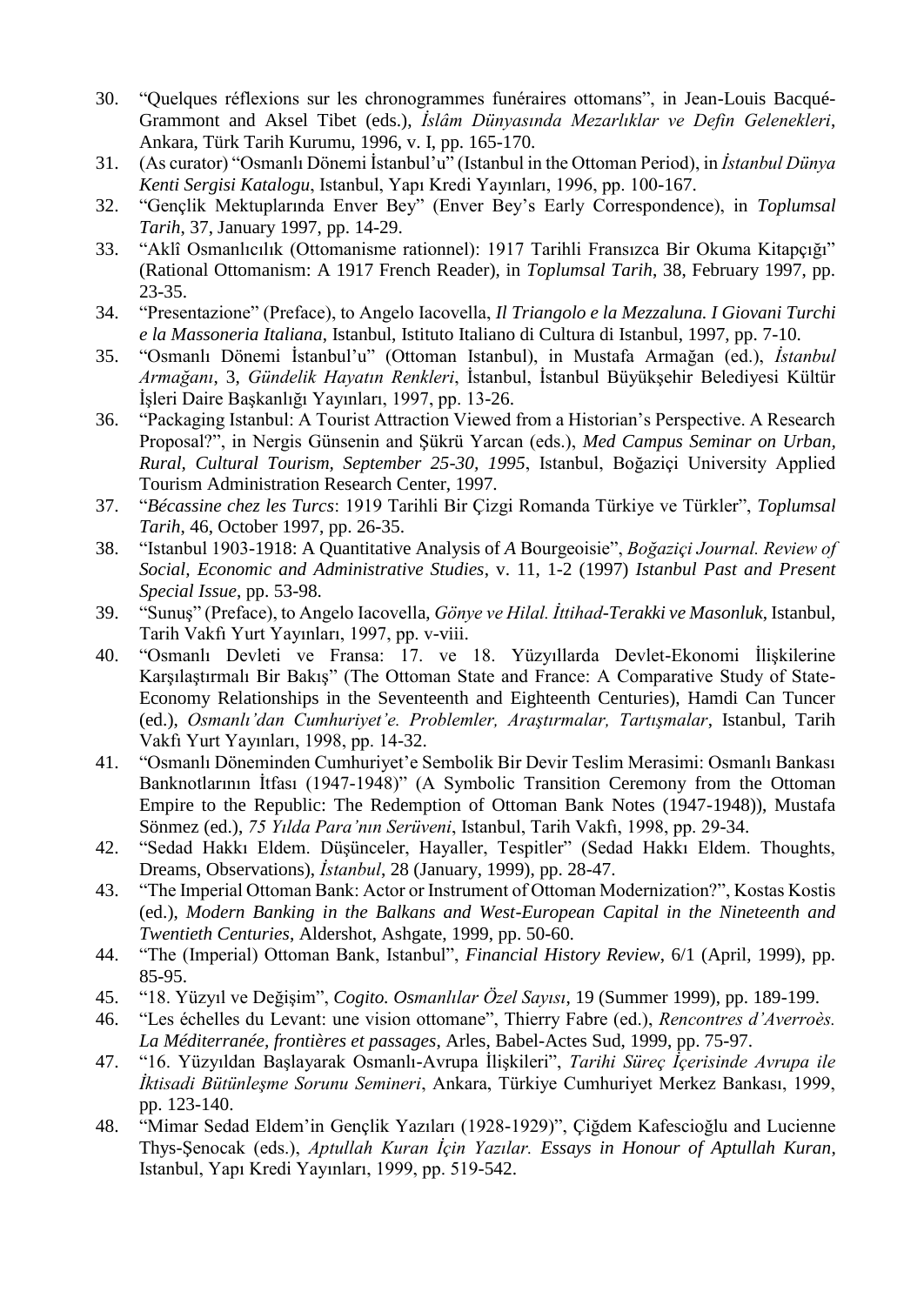- 49. "French Trade and Commercial Policy in the Levant in the Eighteenth Century," *Oriente Moderno*, XVIII (1999), Kate Fleet (ed.), *The Ottoman Empire in the Eighteenth Century*, pp. 27-47.
- 50. "Banka, Reklam ve İhap Hulusi Üçgeni. Osmanlı Bankası Reklam Kampanyaları (1956- 1959)", *Toplumsal Tarih*, 80 (August, 2000), pp. 8-17.
- 51. "Pera, 1900", in *Belgium in the Ottoman Capital. From the Early Steps to la Belle Epoque. The Centenary of 'Le Palais de Belgique', 1900-2000*, Istanbul, Consulate General of Belgium, 2000, pp. 67-75.
- 52. "Κωνσταντινούπολη 1903-1918. Ποσοτική ανάλυση *μίας* αστικής τάξης", *Σύγχρονα Θέματα*, 22, 74-75 (December 2000), pp. 124-147.
- 53. "Reshuffling Nationality and Ethnicity. The Ottoman Bank Staff from Empire to Republic," Ton de Graaf, Joost Jonker and Jaap-Jan Mobron (eds.), *European Banking Overseas, 19th - 20th Century*, Amsterdam, ABN AMRO Historical Archives, 2002, pp. 179-211.
- 54. "Bağımlılık ve Gelişme Arasında Bir Kurum: Osmanlı Bankası", Yusuf Halaçoğlu (ed.), *Türkler*, v. 14, Ankara, 2002, s. 416-435.
- 55. "Osmanlılar ve Ölüm," *Toplumsal Tarih*, 110 (February, 2003), p. 40.
- 56. "Osmanlı Mezar Taşlarında Gelenek ve Modernlik. Değişen Ölüm," *Toplumsal Tarih*, 110 (February, 2003), pp. 42-51.
- 57. "II. Mehmed ile V. Mehmed Reşad'ın Ölümleri ve Cenazeleri. İstanbul'da İlk ve Son Padişah Ölümleri," *Toplumsal Tarih*, 110 (February, 2003), pp. 56-61.
- 58. "Bir Mönünün Anatomisi," *Toplumsal Tarih*, 114 (June, 2003), pp. 48-50.
- 59. "Osman Hamdi Bey. Irak'ta Osmanlı Sömürgeciliğinin Bir Tanığı," *Toplumsal Tarih*, 114 (June, 2003), pp. 92-97.
- 60. "Bir Belge Üzerine Çeşitlemeler," Zehra Toska (ed.), *Journal of Turkish Studies. Türklük Bilgisi Araştırmaları*, v. 27/II (2003), *Kaf Dağının Ötesine Varmak. Günay Kut Armağanı*, II, pp. 63-78.
- 61. "An Ottoman Archaeologist Caught between Two Worlds: Osman Hamdi Bey (1842-1910)," David Shankland (ed.), *Archaeology, Anthropology and Heritage in the Balkans and Anatolia: The Life and Times of F. W. Hasluck, 1878-1920*, Istanbul, Isis Press, 2004, vol. I, pp. 121- 149.
- 62. "Kâğıttan Altına, Altından Kâğıda (1863-1947) Turning Paper into Gold, and Gold into Paper (1863-1947)", Oğuz Tekin (ed.), *Altının İktidarı, İktidarın Altınları. Yapı Kredi Para Koleksiyonu Altın Sikke Sergisi. Power of Gold, Golds of Power. Exhibition of Gold Coins, Yapı Kredi Collection*, Istanbul, Yapı Kredi Yayınları, 2004, pp. 159-165.
- 63. "Osman Hamdi Bey ve Oryantalizm," *Dipnot*, 2 (Winter-Spring, 2004), pp. 39-67.
- 64. "Un commerce à petites échelles," *Notre Histoire*, 228 (January 2005), pp. 23-26.
- 65. "Sedad Eldem'in Anıtkabir Projesi İçin Taslakları", Aygül Ağır, Deniz Mazlum, Gül Cephanegil (eds.), *Afife Batur'a Armağan. Mimarlık ve Sanat Tarihi Yazıları*, Istanbul, Literatür, 2005, pp. 287-307.
- 66. "Ottoman Financial Integration with Europe: Foreign Loans, the Ottoman Bank and the Ottoman Public Debt", *European Review*, 13 (2005), 3, pp. 431-445.
- 67. "Les dossiers des employés de la Banque impériale ottomane," *Alfa. Maghreb et sciences sociales. Biographies et récits de vie*, Tunis, Institut de recherche sur le Maghreb contemporain, 2005, pp. 45-62.
- 68. "Birlikte Yükselen ve Çöken İmparatorluklar: Habsburglar ve Osmanlıların Oratk Kaderi. Aufschwung und Niedegang zweier Weltmächte: Gemeinsames Schicksal der Habsburger und Osmanen," *Türkiye-Avusturya İlişkilerinde Zamana Yolculuk. Zeitreise in die Österreichisch-Türkische Vergangenheit*, Istanbul, Bahattin Öztuncay-St. Georgs Absolventenverein, 2006, pp. 108-125.
- 69. ""Levanten" Kelimesi Üzerine," Arus Yumul and Fahri Dikkaya (eds.), *Avrupalı mı Levanten mi?*, Istanbul, Bağlam, 2006, pp. 11-22.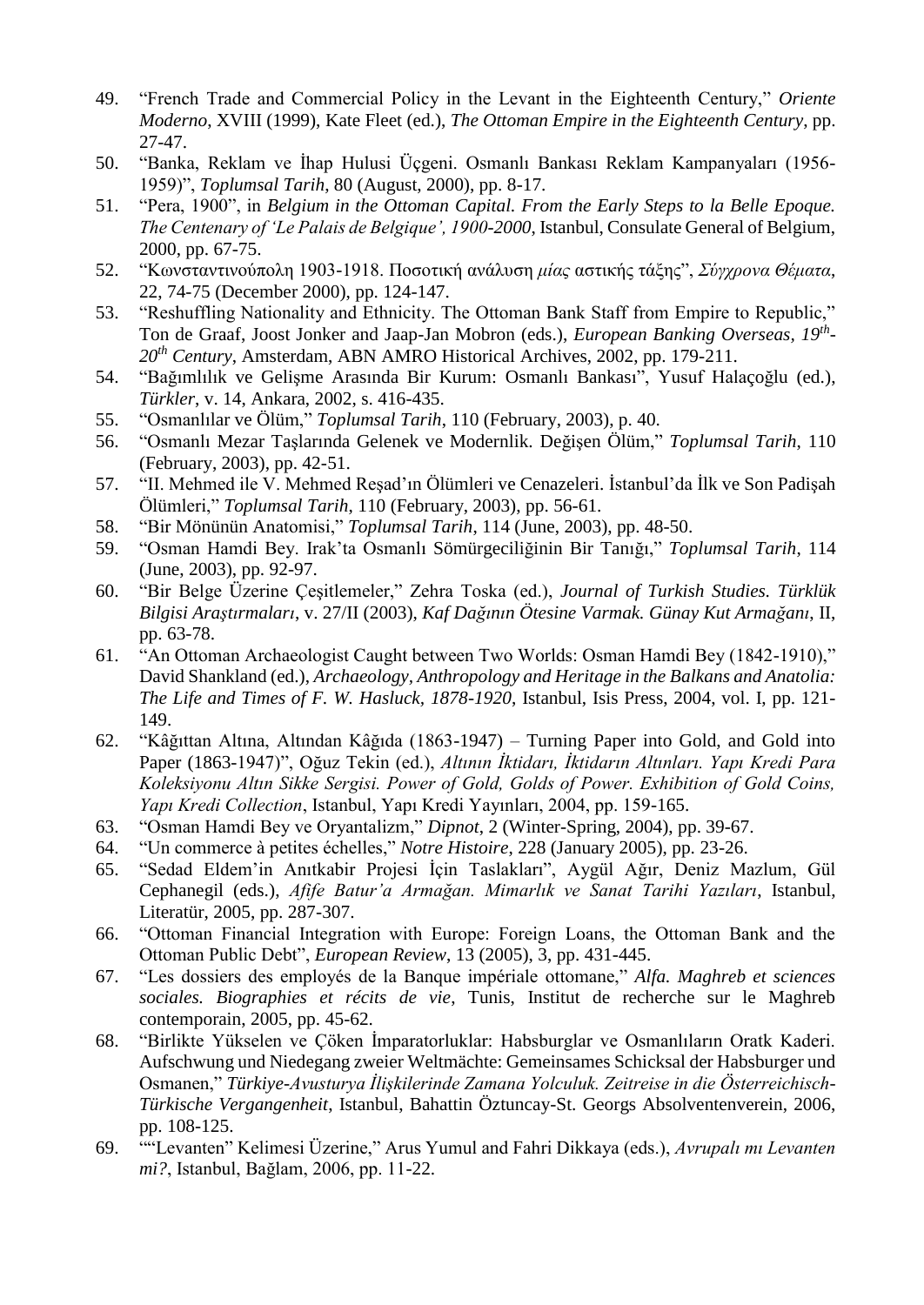- 70. "Fransa'ya Eğitime Gönderilen Sadrazam İbrahim Edhem," *Popüler Tarih*, 74 (October, 2006), pp. 50-53.
- 71. "Osmanlı Devleti'nin Avrupa İle Malî Bütünleşme Süreci: Dış Borç, Osmanlı Bankası ve Düyun-ı Umumiye," Mehmet Genç and Erol Özvar (eds), *Osmanlı Maliyesi. Kurumlar ve Bütçeler*, İstanbul, Osmanlı Bankası Arşiv ve Araştırma Merkezi, 2006, pp. 95-112.
- 72. "Capitulations and Western Trade," Suraiya N. Faroqhi (ed.) *The Cambridge History of Turkey*, vol. 3, *The Later Ottoman Empire, 1603-1839*, Cambridge, Cambridge University Press, 2006, pp. 283-335.
- 73. "Ottoman Galata and Pera between Myth and Reality," Ulrike Tischler (ed.), *From "milieu de mémoire" to "lieu de mémoire". The cultural memory of Istanbul in the 20th century*, Munich, Martin Meidenbauer, 2006, pp. 19-36.
- 74. "Savaş ve Sembolizm: Kırım Savaşı Döneminde Osmanlı Madalya ve Nişanları," *Kırım Savaşı'nın 150nci Yılı. 150th Anniversary of the Crimean War*, Istanbul, Sadberk Hanım Müzesi, 2006, pp. 24-29.
- 75. "War and Symbolism: Ottoman Medals and Decorations During the Crimean War," *Kırım Savaşı'nın 150nci Yılı. 150th Anniversary of the Crimean War*, Istanbul, Sadberk Hanım Müzesi, 2006, pp. 30-37.
- 76. "Mezarlıklar Kenti İstanbul," *İstanbul'un Ruhu* (Zerrin İren Boynudelik, derl.), Istanbul, İstanbul Büyükşehir Belediyesi, 2007, pp. 66-73.
- 77. "Istanbul, City of the Dead," *The Spirit of Istanbul*, Zerrin İren Boynudelik (ed.), Istanbul, İstanbul Büyükşehir Belediyesi, 2007, pp. 66-73.
- 78. "Bilin Bakalım Yemeğe Kim Geliyor? 1914-1918 Yılları Arasında Düzenlenen On Dört Ziyafet Tertibinin Siyasi ve Prozopografik İncelemesi," *Yemek ve Kültür*, 8 (2007), pp. 86- 102.
- 79. "Foreigners at the Threshold of Felicity: the reception of foreigners in Ottoman Istanbul," Donatella Calabi and Stephen Turk Christensen (eds), *Cultural Exchange in Early Modern Europe*, vol. II, *Cities and Cultural Exchange in Europe, 1400-1700*, Cambridge, Cambridge University Press and European Science Foundation, 2007, pp. 114-131.
- 80. "Signatures of Greek Clients of the Imperial Ottoman Bank: A Clue to Cultural Choices and Behaviour?" Anna Frangoudaki and Çağlar Keyder (eds), *Ways to Modernity in Greece and Turkey. Encounters with Europe, 1850-1950*, London-New York, I. B. Tauris, 2007, pp. 60- 90.
- 81. "Urban Voices from Beyond: Identity, Status and Social Strategies in Ottoman Muslim Funerary Epitaphs of Istanbul (1700-1850)," Virginia Aksan and Daniel Goffman (eds) *The Early Modern Ottomans. Remapping the Empire* (Cambridge: Cambridge University Press, 2007), pp. 233-255.
- 82. "26 Ağustos 1896 "Banka Vakası" ve 1896 "Ermeni Olayları"", *Tarih ve Toplum Yeni Yaklaşımlar*, 5 (Spring 2007), pp. 113-146.
- 83. "Kontrolü Kaybetmek: 18. Yüzyılın İkinci Yarısında Doğu Akdeniz'de Osmanlı Varlığı," Özlem Kumrular (ed.), *Türkler ve Deniz* (Istanbul: Kitap Yayınevi, 2007), pp. 63-78.
- 84. "The Imperial Ottoman Bank in Mytilene, 1897-1914," Paschalis M. Kitromilides and Panagiotis D. Michailaris (eds),  $V^{th}$  *International History Congress. Mytilene and Ayvalik. A Bilateral Historical relationship in the North-Eastern Aegean*, Athens, Institute for Neohellenic Research, 2007, pp. 261-288.
- 85. "Sedad Hakkı Eldem olunmaz, doğulur (mu?)" Edhem Eldem, Bülent Tanju and Uğur Tanyeli (eds.), *Sedad Hakkı Eldem*, I, *Gençlik Yılları*, Istanbul, Osmanlı Bankası Arşiv ve Araştırma Merkezi, 2008, pp. 10-40.
- 86. "Enver, Enver Olmadan Önce," Bahattin Öztuncay (ed.), *İkinci Meşrutiyet'in İlanının 100üncü Yılı. 100th Anniversary of the Restoration of the Constitution*, Istanbul, Sadberk Hanım Müzesi, 2008, pp. 78-89.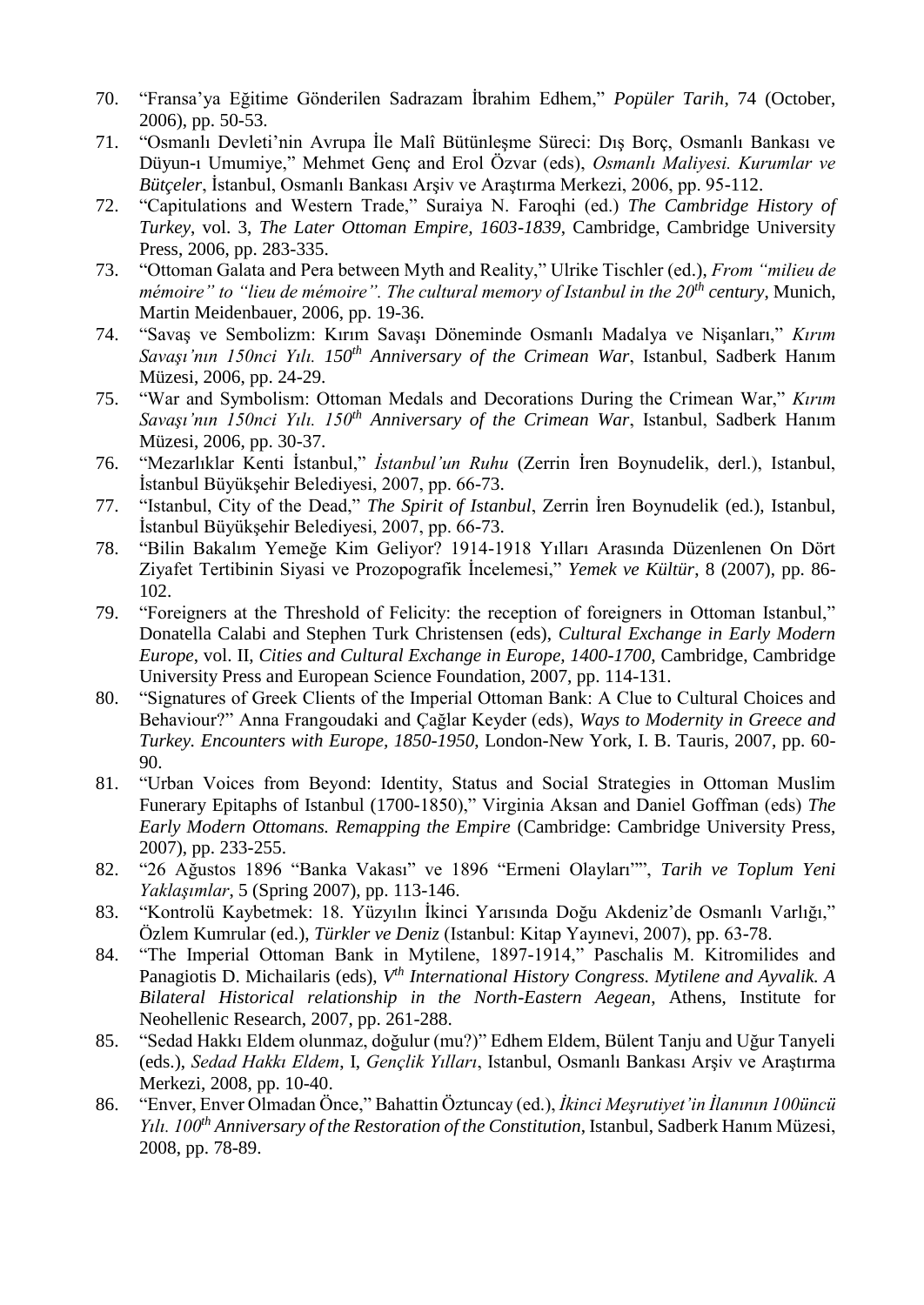- 87. "Enver, before he became Enver," Bahattin Öztuncay (ed.), *İkinci Meşrutiyet'in İlanının 100üncü Yılı. 100th Anniversary of the Restoration of the Constitution*, Istanbul, Sadberk Hanım Müzesi, 2008, pp. 90-101.
- 88. "Pouvoir, modernité et visibilité: l'évolution de l'iconographie sultanienne à l'époque moderne," Omar Carlier and Raphaëlle Nollez-Goldbach (eds), *Le Corps du leader. Construction et représentation dans les pays du Sud*, Paris, L'Harmattan, 2008, pp. 171-202.
- 89. "Bir Biyografi üzerine Düşünceler. İbrahim Edhem Paşa Rum muydu ?" *Arşiv Dünyası*, 11 (July 2008), pp. 29-38.
- 90. "Υπογραφές ελλήνων πελατών της Αυτοκρατορικής Οθωμανικής Τράπεζας: ένας μίτος για τις πολιτιστικές επιλογές και συμπεριφορές," Çağlar Keyder and Anna Frangoudakis (eds), *Ελλάδα και Τουρκία. Πορείες Εκσυγχρονισμού οι Αμφίσημες Σχέσεις τους με την Ευρώπη, 1850-1950*, Athens, Alexandria, 2008, pp. 101-143.
- 91. "René du Parquet'nin İstanbul İzlenimleri (10 Haziran 1864-16 Haziran 1865)," René du Parquet, *İstanbul'da Bir Yıl*, İstanbul, Tarih Vakfı Yurt Yayınları, 2008, pp. ix-xii.
- 92. "Ressamlar, Kaplumbağalar, Tarihçiler," *Toplumsal Tarih*, 185 (May, 2009), pp. 20-30.
- 93. "Bir Ressam Doğuyor: Osman Hamdi Bey'in Sanat Hayatının İlk Aşamaları," *Batı'ya Yolculuk. Türk Resminin 70 Yıllık Serüveni*, Istanbul, Sakıp Sabancı Müzesi, 2009, pp. 16-41.
- 94. "Death and funerary culture," Gábor Ágoston and Bruce Masters (eds.), *Encyclopedia of the Ottoman Empire*, New York, Facts on File, 2009, pp. 177-180.
- 95. "Galata," Gábor Ágoston and Bruce Masters (eds.), *Encyclopedia of the Ottoman Empire*, New York, Facts on File, 2009, pp. 226-228..
- 96. "Istanbul," Gábor Ágoston and Bruce Masters (eds.), *Encyclopedia of the Ottoman Empire*, New York, Facts on File, 2009, pp. 286-290.
- 97. "Yeniçeri Mezartaşları Kitabı Vesilesiyle Yeniçeri Taşları ve Tarih Üzerine," *Toplumsal Tarih*, 188 (August, 2009), pp. 12-23.
- 98. "Banking History in Turkey: Issues, Sources, Phases and Shortcomings," Olivier Feiertag and Ioanna Pepelasis Minoglou (eds), *European Banking Historiography: Past and Present*, Athens, Alpha Bank Historical Archives, 2009, pp. 41-60.
- 99. "Geç Osmanlı Döneminden Günümüze İntikal Eden Bir *Kitsch* Nümunesi: Arma-i Osmanî," *Toplumsal Tarih*, 192 (December, 2009), pp. 56-65.
- 100. "Epilogue. The Undesirables of Smyrna," *Mediterranean Historical Review*, 24/2 (December, 2009), pp. 223-227.
- 101. "Greece and the Greeks in Ottoman History and Turkish Historiography," *The Historical Review. La Revue historique*, VI (2009), pp. 27-40.
- 102. "Galata," *İstanbul Ansiklopedisi*, Istanbul, NTV, 2010, pp. 401-407.
- 103. "Bankalar Caddesi (Voyvoda Caddesi)," *İstanbul Ansiklopedisi*, Istanbul, NTV, 2010, pp. 190- 191.
- 104. "Ottoman and Turkish Orientalism," *Architectural Design*, 80/1 (January-February, 2010), *Turkey at the Threshold*, pp. 26-31.
- 105. "Osman Hamdi Bey'in İlk Tablolarıyla İlgili Bazı Yeni Bilgiler," *Toplumsal Tarih*, 195 (March, 2010), pp. 34-40.
- 106. "Osmanlı Dönemi İstanbul'u,"*Muhafazakâr Düşünce*, 6/23 (January-March 2010), *Medeniyetin Tecessümü : Şehir Hayatı*, pp. 179-197.
- 107. "Sorrow and Illness: 'Modern' Expressions of Death in Ottoman Muslim Epitaphs of the Nineteenth Century," Anne-Marie Moulin and Yeşim Işıl Ulman, (eds.), *Perilous Modernity. History of Medicine in the Ottoman Empire and the Middle East from the 19th Century Onwards*, Istanbul, Isis, 2010, pp. 191-207.
- 108. "Bir Etimoloji Sorunu: "Pezevenk" Kelimesinin Kökeni Hakkında," *Toplumsal Tarih*, 199 (July, 2010), pp. 90-91.
- 109. "Bir Biyografi Üzerine Düşünceler: Edhem Paşa Rum muydu?," *Toplumsal Tarih*, 202 (October, 2010), pp. 22-32.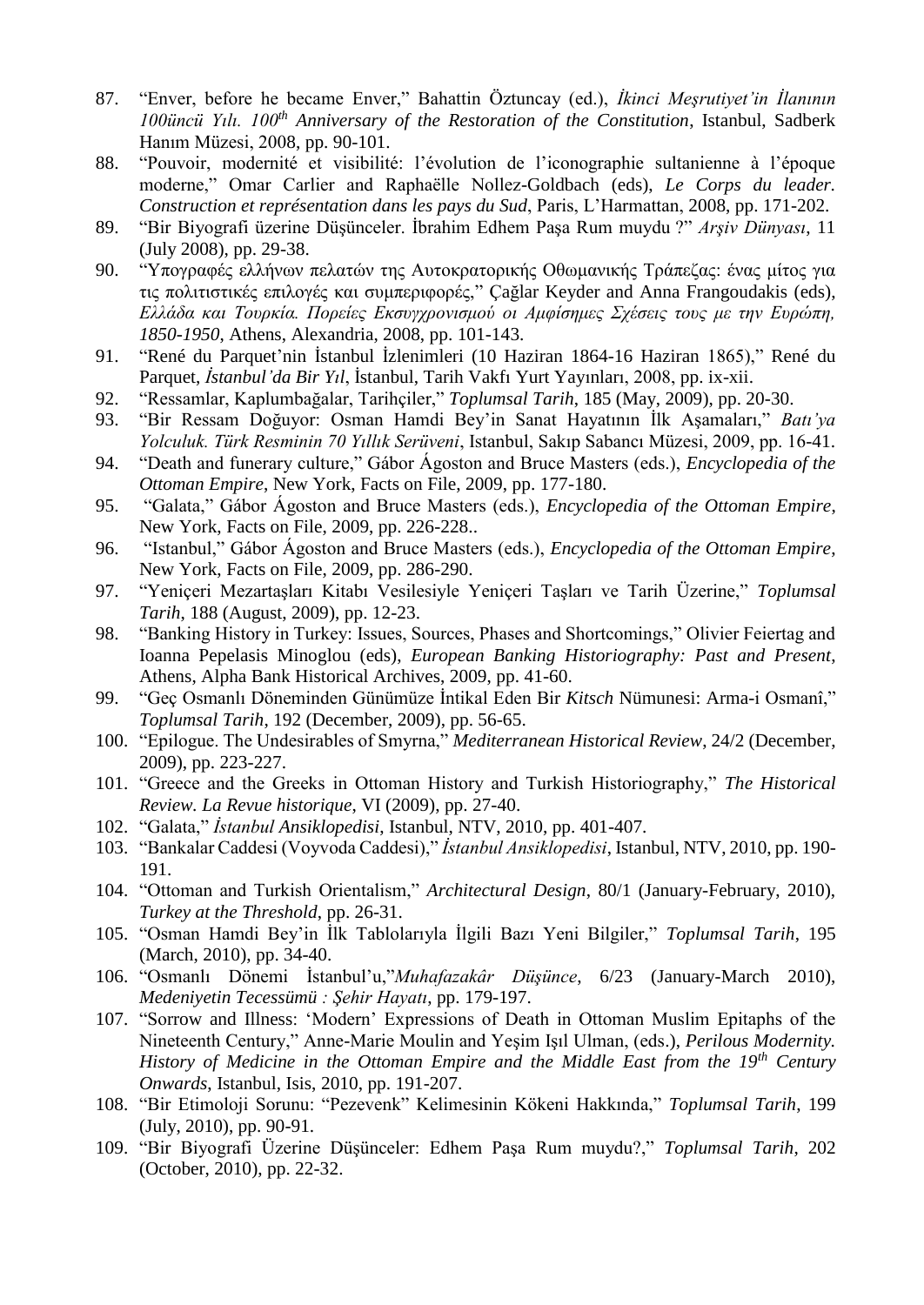- 110. "Introduction", Jean Boghossian (ed.), *Couleurs d'Orient. Arts et arts de vivre dans l'Empire ottoman*, Brussels, Fondation Boghossian, 2010, pp. 6-7.
- 111. "'Öteki' Mimarları Keşfetmek. Discovering 'Other' Architects", Hasan Kuruyazıcı (ed.), *Batılılaşan İstanbul'un Ermeni Mimarları. Armenian Architects of Istanbul in the Era of Westernization*, İstanbul, Uluslararası Hrant Dink Vakfı Yayınları, 2010, pp. 12-17.
- 112. "Garip Bir Haber Anlayışı: Bir Makale Nasıl Tahrif Edilerek Haber Yapılır?" *Toplumsal Tarih*, 205 (January, 2011), pp. 61-65.
- 113. "Kentin Gaipten Gelen Sesleri: İstanbul'un Osmanlı-Müslüman Mezar Taşlarında Kimlik, Statü ve Sosyal Stratejiler (1700-1850)," Virginia H. Aksan and Daniel Goffman (derl.), *Erken Modern Osmanlılar. İmparatorluğun Yeniden Yazımı*, Istanbul, Timaş, 2011, pp. 313-341.
- 114. "An Ottoman Traveler to the Orient. Osman Hamdi Bey," Zeynep İnankur, Reina Lewis and Mary Roberts (eds), *The Poetics and Politics of Place. Ottoman Istanbul and British Orientalism*, Istanbul, Pera Museum, 2011, pp. 182-195.
- 115. "26 Ağustos 1896 "Banka Vakası" ve 1896 "Ermeni Olayları"", Fahri Aral (ed.), *İmparatorluğun Çöküş Döneminde Osmanlı Ermenileri. Bilimsel Sorumluluk ve Demokrasi Sorunları*, Istanbul, İstanbul Bilgi Üniversitesi Yayınları, 2011, pp. 127-152.
- 116. "Water in Turkish is 'Su'. Türkçede Buna 'Su' Denir," İlkay Baliç and Danae Mossman (eds), *Ayşe Erkmen. Plan B*, Istanbul, Yapı Kredi Yayınları, 2011, pp. 49-120.
- 117. "Şark'ta bir Osmanlı Seyyahı: Osman Hamdi Bey," Zeynep İnankur, Reina Lewis and Mary Roberts (eds), *Mekânın Poetikası, Mekânın Politikası. Osmanlı İstanbul'u ve Britanya Oryantalizmi*, Istanbul, Pera Müzesi, 2011, pp. 184-196.
- 118. "Les Ottomans, un empire en porte-à-faux," François Pouillon and Jean-Claude Vatin (eds.), *Après l'orientalisme. L'Orient crée par l'Orient*, Paris, IISMM-Karthala, 2011, pp. 285-302.
- 119. (with Zainab Bahrani and Zeynep Çelik) "Introduction: Archaeology and Empire," Zainab Bahrani, Zeynep Çelik, and Edhem Eldem (eds.), *Scramble for the Past. A Story of Archaeology in the Ottoman Empire, 1753-1914*, Istanbul, SALT, 2011, pp. 13-43.
- 120. "From Blissful Indifference to Anguished Concern: Ottoman Perceptions of Antiquities, 1799- 1869," Zainab Bahrani, Zeynep Çelik, and Edhem Eldem (eds.), *Scramble for the Past. A Story of Archaeology in the Ottoman Empire, 1753-1914*, Istanbul, SALT, 2011, pp. 281-329.
- 121. (Zainab Bahrani ve Zeynep Çelik ile) "Giriş: Arkeoloji ve İmparatorluk," Zainab Bahrani, Zeynep Çelik, and Edhem Eldem (eds.), *Geçmişe Hücum. Osmanlı İmparatorluğu'nda Arkeolojinin Öyküsü (1753-1914)*, Istanbul, SALT, 2011, pp. 13-43.
- 122. "Huzurlu bir İlgisizlikten Sıkıntılı bir Kaygıya: Osmanlıların Gözünde Eski Eserler, 1799- 1869," Zainab Bahrani, Zeynep Çelik, and Edhem Eldem (eds.), *Geçmişe Hücum. Osmanlı İmparatorluğu'nda Arkeolojinin Öyküsü (1753-1914)*, Istanbul, SALT, 2011, pp. 281-329.
- 123. "Quand l'orientalisme se fait oriental: Osman Hamdi Bey, 1842-1910," Sophie Basch, Pierre Chuvin, Michel Espagne, Nora Seni, and Jean Leclant (eds.), *L'orientalisme, les orientalistes et l'Empire ottoman de la fin du XVIII<sup>e</sup> siècle à la fin du XX<sup>e</sup> siècle. Actes du colloque international réuni à Paris, les 12 et 13 février 2010, au palais de l'Institut de France* (Paris: Académie des Inscriptions et Belles-Lettres, 2011), pp. 239-273.
- 124. "Osmanlılarda Ölüm : Bir Bilanço Denemesi," Gevher Gökçe Acar (ed.), *Olüm Sanat Mekân* (Istanbul : Dakam, 2011), pp. 64-69.
- 125. "Chaos and Half Measures: The Ottoman Monetary 'System' of the Nineteenth Century," Edhem Eldem and Socrates Petmezas (eds.), *The Economic Development of South-Eastern Europe (1830-1914)* (Athens: Alpha Bank Historical Archives, 2011), pp. 251-305.
- 126. "Preface Önsöz Avant-propos," Antoine-Ignace Melling, *A Picturesque Voyage to Constantinople and the Shores of the Bosphorus*, Istanbul, Denizler Kitabevi, 2012, pp. 13-19.
- 127. "Stability Against All Odds: The Imperial Ottoman Bank, 1875-1914," John A. Consiglio, Juan Carlos Martinez Oliva and Gabriel Tortella, *Banking and Finance in the Mediterranean. A Historical Perspective* (Farnham and Burlington: Ashgate, 2012), pp. 95-118.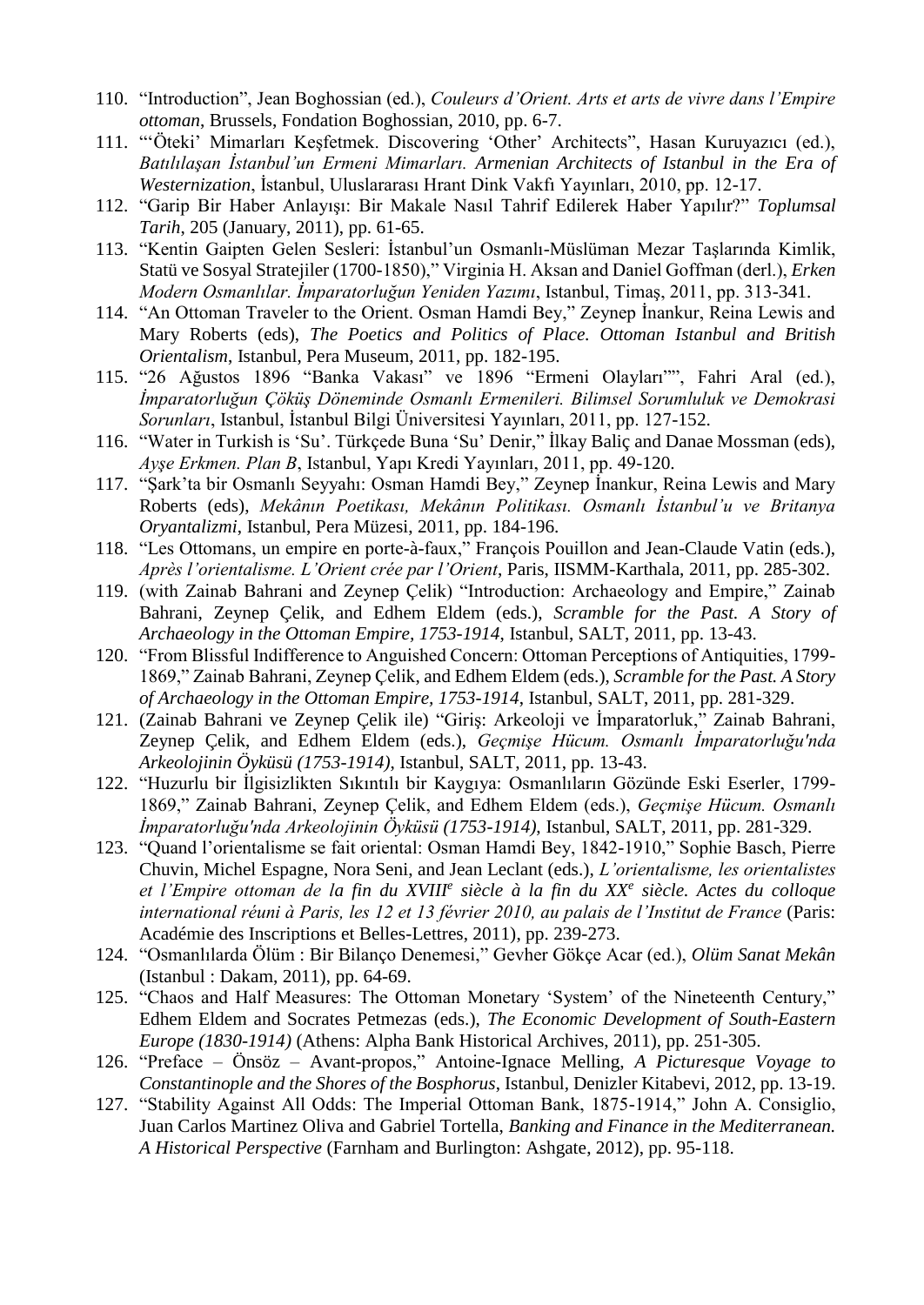- 128. "Ölümüne Kopya: Osmanlı Mezar Taşı Geleneğinde Metin Aktarımı Hakkında," Edhem Eldem, Ersu Pekin, Aksel Tibet (eds.), *Bir Allame-i Cihan. Stefanos Yerasimos (1942-2005)*, Istanbul, Kitap Yayınevi, 2012, pp. 235-259.
- 129. "Die Schätze der Antike sind kein Staatspielzeug," *Frankfurter Allgemeine Zeitung. Feuilleton*, No. 188, 14 August 2012, p. 28.
- 130. "Osmanlı İpiyle Kuyuya İnmek," *Alt-Üst*, 8 (October-November, 2012), pp. 34-36.
- 131. "Making Sense of Osman Hamdi Bey and His Paintings," *Muqarnas. An Annual on the Visual Culture of the Islamic World*, 29 (2012), pp. 339-383.
- 132. "Malheureux comme les pierres. Les lamentations sur les stèles ottomanes musulmanes," *Cahiers slaves*, 13 (2013), pp. 165-177.
- 133. "Torosyan Belgeleri ve Sonrası," *Toplumsal Tarih*, 230 (February, 2013), pp. 38-44.
- 134. "Un bourgeois d'Istanbul au milieu du XIX<sup>e</sup> siècle. Le livre de raison de Mehmed Cemal bey, 1855-1864," Nathalie Clayer and Erdal Kaynar (eds.), *Penser, agir et vivre dans l'Empire ottoman et en Turquie. Études réunies pour François Georgeon*, Paris-Leuwen-Walpole, Peeters, 2013, pp. 372-406.
- 135. "Osmanlı Tarihini Türklerden Kurtarmak," *Cogito*, 73 (Spring 2013), pp. 260-282.
- 136. "Türkiye'de Arkeoloji ve Siyaset," *Toplumsal Tarih*, 232 (April, 2013), pp. 22-25.
- 137. "Daniel Panzac ve Gilles Veinstein Anısına," *Toplumsal Tarih*, 232 (April, 2013), pp. 22-23.
- 138. "Oryantalizm ve Arkeoloji: Zamanın Durduğu Şark," *Oryantalizm'in 1001 Yüzü*, Istanbul, Sakıp Sabancı Müzesi, 2013, pp. 32-43.
- 139. "Orientalism and Archaeology: The Orient Where Time Stands Still," *1001 Faces of Orientalism*, Istanbul, Sakıp Sabancı Museum, 2013, pp. 32-43.
- 140. "« Gustave chez les Turcs » : Mendel au service du Musée impérial ottoman," Martine Poulain, François Queyrel and Gérard Paquot (eds.), *Éclats d'antiques. Sculptures et photographies. Gustave Mendel à Constantinople*, Paris, Armand Colin, 2013, pp. 111-129.
- 141. "Osman Hamdi Bey: *Jeune émir à l'étude*," Laurence des Cars (ed.), *Louvre Abu Dhabi. Naissance d'un musée*, Paris, Louvre-Skira Flammarion, 2013, pp. 254-255.
- 142. "Turkey's False Nostalgia," *New York Times*, 17 June 2013, p. A17.
- 143. "Taksim Kışlası Meselesi," *Alt-Üst*, 10 (July-August 2013), pp. 48-50.
- 144. "Cosmopolitismes," Thierry Fabre and Anissa Bouayed, *Le noir et le bleu. Un rêve méditerranéen*, Marseilles, MuCEM-Textuel, 2013, pp. 288-291.
- 145. "Istanbul cosmopolite," Thierry Fabre and Anissa Bouayed, *Le noir et le bleu. Un rêve méditerranéen*, Marseilles, MuCEM-Textuel, 2013, pp. 308-310.
- 146. "La trop grande assurance de M. Erdogan. À Ankara, l'islamisme n'est pas à redouter," *Le Monde*, 30 July, 2013, p. 18.
- 147. "Istanbul as a Cosmopolitan City. Myths and Realities," Ato Quayson and Girish Daswani (eds.), *A Companion to Diaspora and Transnationalism*, Chichester, Wiley Blackwell, 2013, pp. 212-230.
- 148. "El-hayretü'l-azime fi'l-intihalati'l-garibe: Voltaire ve Şanizade Mehmed Ataullah Efendi," *Toplumsal Tarih*, 237 (September, 2013), pp. 18-28.
- 149. "The Archaeology of a Photograph: Philipp Anton Dethier and his 'Group for the History of Greek Art'," *Jahrbuch des deutschen archäologischen Instituts*, 127 (2013), pp. 499-530.
- 150. "Plurality, Cosmopolitanism, and Integration: The Dangers of Comparing the Incomparable," Darja Reuschke, Monika Salzbrunn and Korinna Schönhärl (eds.), *The Economy of Urban Diversity. Ruhr Area and Istanbul*, Hampshire, Palgrave Macmillan, 2013, pp. 47-62.
- 151. "Writing Less, Saying More: Calligraphy and Modernisation in the Last Ottoman Century," Mohammed Gharipour and İrvin Cemil Schick (eds.), *Calligraphy and Architecture in the Muslim World*, Edinburgh, Edinburgh University Press, 2013, pp. 465-483.
- 152. "Πρóλογος," Georgios K. Liakopoulos and Theodoros G. Paliougas, *Οθωμανικές Επιγραφές της Λάρισας*, Thessaloniki, Ant. Stamoulis, 2013, pp. 13-15.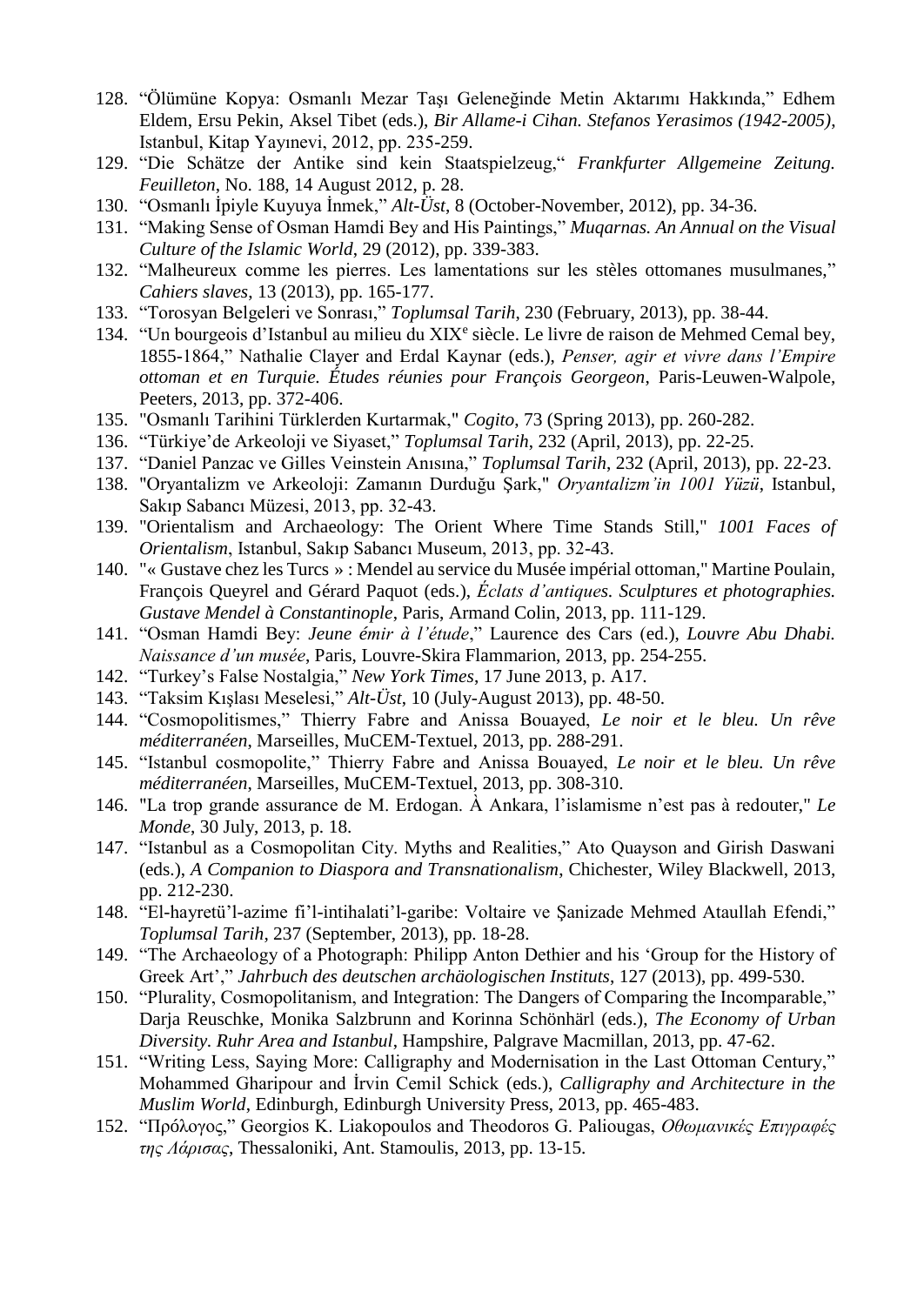- 153. "Philipp Anton Dethier'nin Schliemann ve Cesnola ile Mücadelesi (1874)," *Sanat Tarihi Araştırmaları*, 2, *Özel Sayı: Türkiye'de Arkeoloji ve Kültürel Mirasa Yeni Bakışlar* (2013), pp. 24-37.
- 154. "Larcher'nin Kitabının Özel Bir Nüshası," *Toplumsal Tarih*, 243 (March, 2014), pp. 26-29.
- 155. "Sainte-Sophie, mosquée ou musée ?," *L'Histoire*, 397 (March, 2014), pp. 20-21.
- 156. "Strangers in Their Own Seas? The Ottomans in the Eastern Mediterranean Basin in the Second Half of the Eighteenth Century," *Studi Settecenteschi*, 29-30 (2009-2010) [2014], pp. 25-57.
- 157. "(A quest for) the Bourgeoisie of Istanbul: Identities, Roles and Conflicts," Ulrike Freitag and Nora Lafi (eds.), *Urban Governance under the Ottomans: Between Cosmopolitanism and Conflict*, London and New York, Routledge, 2014, pp. 159-186.
- 158. "Kemalizm Öldü, Yaşasın Hamidizm," *Toplumsal Tarih*, 247 (July, 2014), pp. 50-54.
- 159. "Soll die Hagia Sophia wieder eine Moschee warden?" *Frankfurter Allgemeine Zeitung. Feuilleton*, No. 143, 24 June 2014, p. 16.
- 160. "*Elbise-i Osmaniye*'yi Tekrar Ele Almak," *Toplumsal Tarih*, 248 (August, 2014), pp. 23-31.
- 161. "Un tournant historiographique trop souvent oublié : *Istanbul dans la seconde moitié du XVII<sup>e</sup> siècle* (1962) par Robert Mantran," Güneş Işıksel and Emmanuel Szurek (eds.), *Turcs et Français. Une histoire culturelle 1860-1960*, Rennes, Presses Universitaires de Rennes, 2014, pp. 371-378.
- 162. "Début des Lumières ou simple plagiat? La très voltairienne préface de l'histoire de Şanizade Mehmed Ataullah Efendi," *Turcica*, 45 (2014), pp. 269-318.
- 163. "Comprendre la Méditerranée de Braudel à nos jours," Thierry Fabre (ed.), *Penser la Méditerranée au XXI<sup>e</sup> siècle. Rencontres d'Averroès #20*, Marseilles, Editions Parenthèses, 2014, pp. 81-91.
- 164. "*Elbise-i Osmaniye*'yi Tekrar Ele Almak 2," *Toplumsal Tarih*, 250 (October, 2014), pp. 46- 51.
- 165. "*Elbise-i Osmaniye*'yi Tekrar Ele Almak 3," *Toplumsal Tarih*, 252 (December, 2014), pp. 72-77.
- 166. "Alişanzade İsmail Hakkı Eldem," Gustave Flaubert, *Salambo*, terc. Alişanzade İsmail Hakkı, İstanbul Papersense Yayınları, 2014, s. 9-32.
- 167. "The Ottoman Empire and Orientalism: An Awkward Relationship," François Pouillon and Jean-Claude Vatin, *After Orientalism. Critical Perspectives on Western Agency and Eastern Re-appropriations* (Leiden-Boston: Brill, 2014), pp. 89-102.
- 168. "Salonica and Its Jewish History in Turkish Historiography," *Jewish History*, 28/3 (2014), pp. 431-438.
- 169. "Philipp Anton Dethier: der Anti-Held der osmanischen Archäologie. Philipp Anton Dethier: Osmanlı Arkeolojisinin Anti-Kahramanı," Erald Pauw (ed.), *Daheim in Konstantinopel. Deutsche Spuren am Bosporus ab 1850. Memleketimiz Dersaadet. 1850'den İtibaren Boğaziçi'ndeki Alman İzleri* (Nürnberg: Pagma Verlag, 2014), pp. 59-91.
- 170. "War and Symbols, 1914-18. Savaş ve Simgeler, 1914-1918," Bahattin Öztuncay (ed.), *Propaganda and War: The Allied Front during the First World War. I. Dünya Savaşı'nda İttifak Cephesinde Savaş ve Propaganda* (Istanbul: Vehbi Koç Vakfı, 2014), pp. 68-105.
- 171. "Geçmişi Kaybetmek," *Arredamento Mimarlık*, 285 (December 2104), pp. 63-64.
- 172. "*Elbise-i Osmaniye*'yi Tekrar Ele Almak 4," *Toplumsal Tarih*, 253 (January, 2015), pp. 42- 49.
- 173. "Ayasofya: Kilise, Cami, Abide, Müze, Simge," *Toplumsal Tarih*, 254 (February, 2015), pp. 76-85.
- 174. "Sunuş," Philippe Ariès, *Batı'da Ölümün Tarihi*, transl. Işın Gürbüz (İstanbul: Everest, 2015), pp. 9-15.
- 175. "Powerful Images: The Dissemination and Impact of Photography in the Ottoman Empire, 1870-1914," Zeynep Çelik and Edhem Eldem (eds.), *Camera Ottomana. Photography and*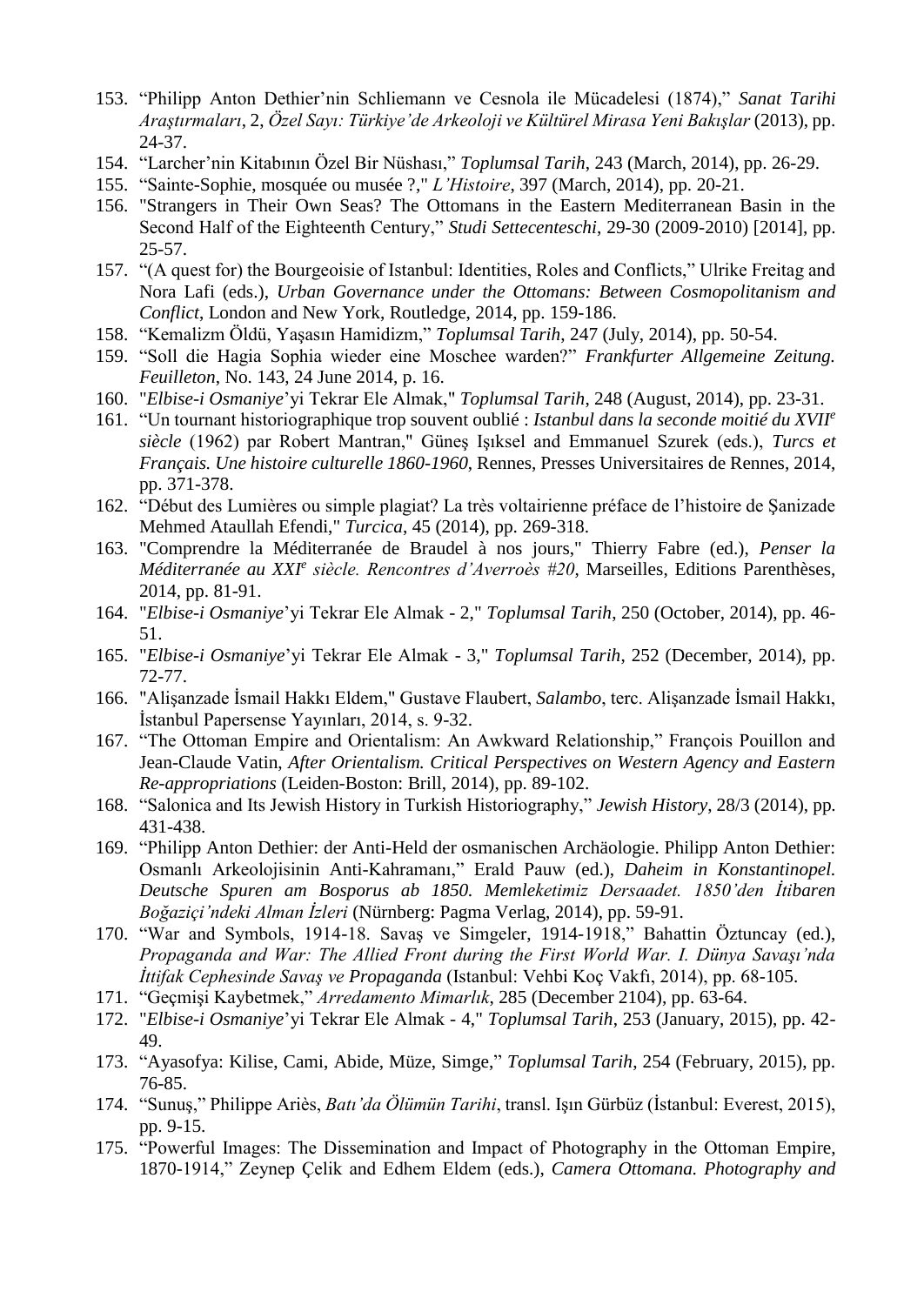*Modernity in the Ottoman Empire, 1840-1914*, Istanbul, Koç University Press, 2015, pp. 106- 153.

- 176. "Görüntülerin Gücü: Fotoğrafın Osmanlı İmparatorluğu'nda Yayılması ve Etkisi, 1870-1914," Zeynep Çelik and Edhem Eldem (eds.), *Camera Ottomana. Osmanlı İmparatorluğu'nda Fotoğraf ve Modernite, 1840-1914*, Istanbul, Koç Üniversitesi Yayınları, 2015, pp. 106-153.
- 177. "An Exercise in Ottoman Sartorial Micro-History: The Many Breeches, Shoes, and Fezzes of Mehmed Cemal Bey, 1855-1864," Claudia Ulbrich and Richard Wittmann (eds.), *Fashioning the Self in Transcultural Settings: The Uses and Significance of Dress in Self-Narratives*, Würzburg, Ergon Verlag, 2015, pp. 93-115.
- 178. "Batıyla Bütünleşmenin Özel bir Veçhesi: Abdülmecid Döneminde Nişan ve Madalyalar," Kemal Kahraman and İlona Baytar (eds.), *Sultan Abdülmecid ve Dönemi (1823-1861)*, Istanbul, TBMM Milli Saraylar-İBB Kültür AŞ, 2015, pp. 360-387.
- 179. "A Guilty Pleasure?" Stefan Koppelkamm, *The Imaginary Orient. Exotic Buildings of the 18th and 19th Centuries in Europe*, Stuttgart-London, Editions Axel Menges, 2015, pp. 8-9.
- 180. "Μια νέα ματιά σε μια αρχαία πόλη: Η Θεσσαλονίκη στην οθωμανική Αρχαιολογία, 1882- 1912," Dimitris Keridis (ed.), *Θεσσαλονίκη: Μια πόλη σε μετάβαση, 1912-2012*, Thessaloniki, Epikentro, 2015, pp. 123-144.
- 181. "De quelle couleur était le cheval blanc de Franchet d'Espèrey? Petite enquête sur la vérité historique," Véronique Schiltz (ed.), *De Samarcande à Istanbul: étapes orientales. Hommages à Pierre Chuvin*, II, Paris, CNRS Éditions, 2015, pp. 285-301.
- 182. "Cultural Heritage in Turkey: An Eminently Political Matter," Dieter Haller, Achim Lichtenberger, and Meike Meerpohl (eds.), *Essays on Heritage, Tourism and Society in the MENA Region*, Paderborn, Wilhelm Fink/Ferdinand Schöningh, 2015, pp. 67-91.
- 183. "Torosyan Tartışmasını Bitiren bir Derleme: *Tarih, Otobiyografi ve Hakikat*," *Toplumsal Tarih*, 261 (September, 2015), pp. 70-76.
- 184. "Tarihte Gerçek Üzerine Küçük bir Araştırma: İstanbul'un Beyaz Atlı Fatihi," *Toplumsal Tarih*, 261 (September, 2015), pp. 22-33.
- 185. "How Does One Become an Oriental Orientalist? The Life and Mind of Osman Hamdi Bey, 1842-1910," *Orientality: Cultural Orientalism and Mentality* (Milan: Silvana Editoriale, 2015), pp. 36-61.
- 186. "Alla franca/alla turca alafranga/alaturka," François Georgeon, Nicolas Vatin, and Gilles Veinstein (eds.), *Dictionnaire de l'Empire ottoman* (Paris: Fayard, 2015), p. 74.
- 187. "Archéologie," François Georgeon, Nicolas Vatin, and Gilles Veinstein (eds.), *Dictionnaire de l'Empire ottoman* (Paris: Fayard, 2015), pp. 99-100.
- 188. "Assurance," François Georgeon, Nicolas Vatin, and Gilles Veinstein (eds.), *Dictionnaire de l'Empire ottoman* (Paris: Fayard, 2015), p. 130.
- 189. "Banque [impériale] ottomane," François Georgeon, Nicolas Vatin, and Gilles Veinstein (eds.), *Dictionnaire de l'Empire ottoman* (Paris: Fayard, 2015), pp. 150-151.
- 190. "Commerce XIV<sup>e</sup>-XVIII<sup>e</sup> siècles," François Georgeon, Nicolas Vatin, and Gilles Veinstein (eds.), *Dictionnaire de l'Empire ottoman* (Paris: Fayard, 2015), pp. 276-278.
- 191. "Décorations," François Georgeon, Nicolas Vatin, and Gilles Veinstein (eds.), *Dictionnaire de l'Empire ottoman* (Paris: Fayard, 2015), pp. 334-335.
- 192. "Ebced," François Georgeon, Nicolas Vatin, and Gilles Veinstein (eds.), *Dictionnaire de l'Empire ottoman* (Paris: Fayard, 2015), p. 387-388.
- 193. "Lettre de change," François Georgeon, Nicolas Vatin, and Gilles Veinstein (eds.), *Dictionnaire de l'Empire ottoman* (Paris: Fayard, 2015), pp. 716-717.
- 194. "Murad V," François Georgeon, Nicolas Vatin, and Gilles Veinstein (eds.), *Dictionnaire de l'Empire ottoman* (Paris: Fayard, 2015), p. 836.
- 195. "Osman Hamdi Bey," François Georgeon, Nicolas Vatin, and Gilles Veinstein (eds.), *Dictionnaire de l'Empire ottoman* (Paris: Fayard, 2015), pp. 887-888.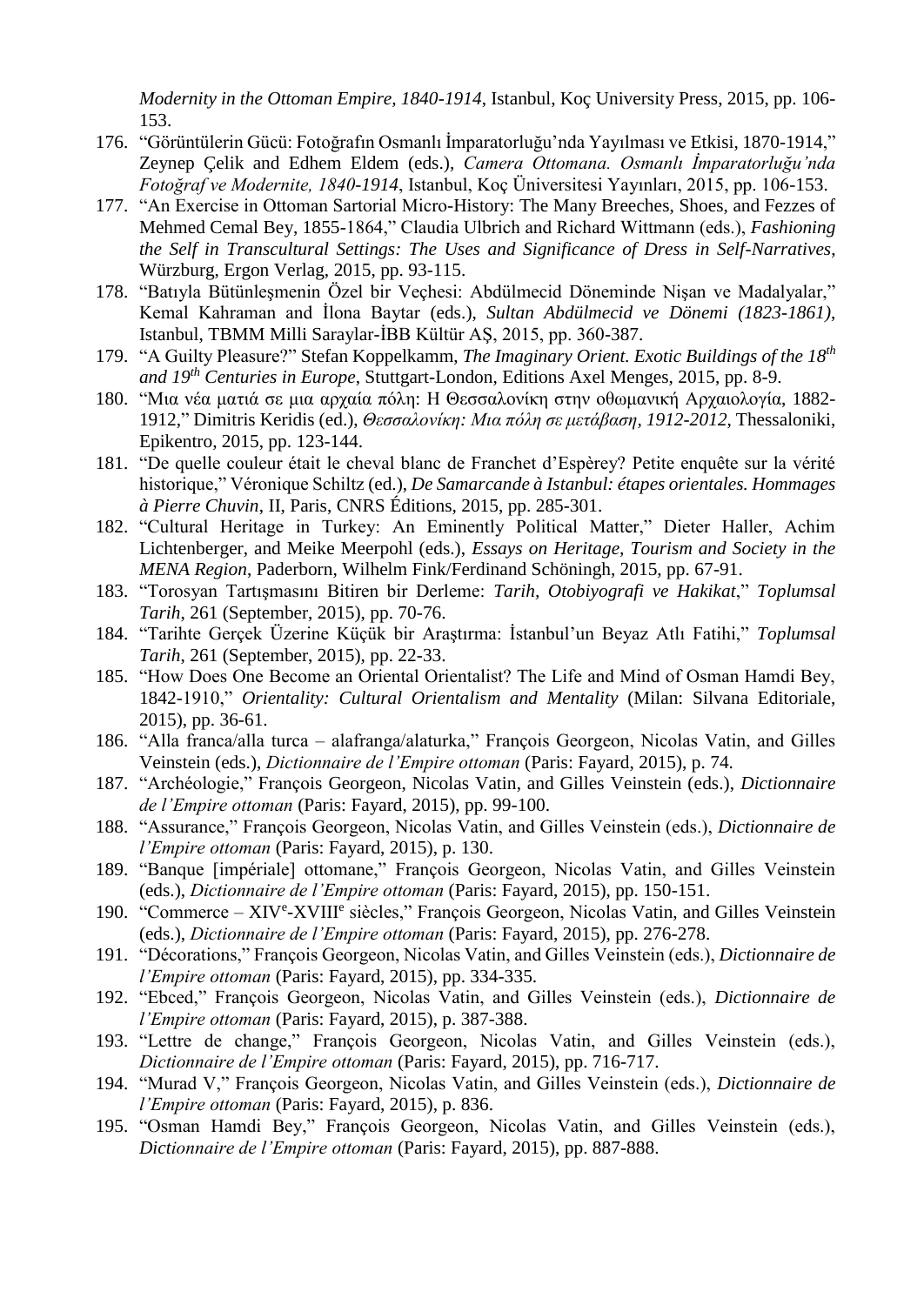- 196. "Paris," François Georgeon, Nicolas Vatin, and Gilles Veinstein (eds.), *Dictionnaire de l'Empire ottoman* (Paris: Fayard, 2015), pp. 907-908.
- 197. ""Banka Vakası" ve 1896 İstanbul Katliamı," Fikret Adanır and Oktay Özel, *1915. Siyaset, Tehcir, Soykırım* (Istanbul: Tarih Vakfı, 2015), pp. 176-198.
- 198. "L'écrivain engagé et le bureaucrate zélé : la prise de la Banque ottomane et les « événements » de 1896 selon Victor Bérard et Hüseyin Nazım Pacha," Sophie Basch (ed.), *Portraits de Victor Bérard*, Athens, École française d'Athènes, 2015, pp. 209-251.
- 199. "Chronogram, Ottoman," Kate Fleet, Gudrun Krämer, Denis Matringe, John Nawas, and Everett Rowson (eds.), *The Encyclopaedia of Islam. Three*, Part 2016-1, p. 61.
- 200. "Osman Hamdi'nin Paris Yıllarıyla İlgili Yeni Bilgiler," *Toplumsal Tarih*, 268 (April, 2016), pp. 50-61.
- 201. "The French *Nation* of Constantinople in the Eighteenth Century as Reflected in the Saints Peter and Paul Parish Records, 1740-1800," Patricia M. E. Lorcin and Todd Shephard (eds.), *French Mediterraneans. Transnational and Imperial Histories* (Lincoln and London : University of Nebraska Press, 2016), pp. 131-167.
- 202. "Resimli Basında 1876 Darbesi," *Toplumsal Tarih*, 273 (September 2016), pp. 20-23.
- 203. "Osman Hamdi Bey à Paris. Correspondance et documents (1860-1869)", *Turcica*, 47 (2016), pp. 291-395.
- 204. "The Genesis of the Museum of Turkish and Islamic Arts," Massumeh Farhad and Simon Rettig, (eds.), *The Art of the Qur'an: Treasures from the Museum of Turkish and Islamic Arts*, Washington, Arthur M. Sackler Gallery, Smithsonian Institution, 2016, pp. 118-139.
- 205. "The Changing Design and Rhetoric of Ottoman Decorations," *Journal of Decorative and Propaganda Arts*, 28 (2016), pp. 24-43.
- 206. "La bourgeoisie ottomane fin de siècle", Leyla Dakhli (ed.), *Le Moyen-Orient (fin XIX<sup>e</sup> -XX<sup>e</sup> siècle)*, Paris, Éditions du Seuil, 2016, pp. 135-144.
- 207. "Erken Tanzimat Dönemi Üzerine Düşünceler," Ilona Baytar and Jale Beşkonaklı (eds.), *Sultan Abdülmecid'in Bir Mimarı William James Smith Architect of Sultan Abdülmecid*, Istanbul, İstanbul Büyükşehir Belediyesi Kültür AŞ, 2016, pp. 22-28.
- 208. "Rethinking the Early Tanzimat Period," Ilona Baytar and Jale Beşkonaklı (eds.), *Sultan Abdülmecid'in Bir Mimarı William James Smith Architect of Sultan Abdülmecid*, Istanbul, İstanbul Büyükşehir Belediyesi Kültür AŞ, 2016, p. 270.
- 209. "A Shameful Debate? A Critical Reassessment of the 'Torossian Debate'", *Journal of Genocide Research*, 19/2 (2017), pp. 258-273.
- 210. "A Reply to the Responses by Taner Akçam and Ayhan Aktar", *Journal of Genocide Research*, 19/2 (2017), pp. 292-297.
- 211. "Picknick alla turca," Charlotte Trümpler and Matthias Wagner K, *Picknick-Zeit* (Frankfurt: Walther König, 2017), pp. 196-205.
- 212. "Araba Sevdası: 1879'da İstanbul'da Arabayla Ulaşım," *Toplumsal Tarih*, 283 (July 2017), pp. 54-59.
- 213. "Theodor Makridi Bey ve 1907 Boğazköy Kazısı," Meltem Doğan-Alparslan, Andreas Schachner and Metin Alparslan (eds.), *The Discovery of an Anatolian Empire. Bir Anadolu İmparatorluğunun Keşfi* (Istanbul: Türk Eskiçağ Bilimleri Enstitüsü, 2017), pp. 159-192.
- 214. "H oθωμανική μουσουλμανική κουλτούρα του θανάτου Ottoman Muslim Culture of Death," Charalampos G. Chotzakoglou and Ioannis A. Eliades (eds.), *Η Ζωη μετα Θανατον: Μια Πολιτισμικη Προσεγγιση στη Διατηρηση της Αναμνησης των Τεθνεωτων μεσα απο την Τεχνη και τις Ταφικες Παραδοσεις στην Κυπρο και τη Δανια απο την Αρχαιοτητα Εως τις ημερες μας - Life after Death: A Cultural Approach to The Preservation of the Deads' Memory Through Art and Burial Customs in Cyprus and Denmark from Antiquity till nowadays*, Nicosia, Society of Cypriot Studies, 2017, pp. 225-235.
- 215. "Early Ottoman Archaeology: Rediscovering the Finds of Ascalon (Ashkelon), 1847", *Bulletin of the American Schools of Oriental Research*, 378 (2017), pp. 25-53.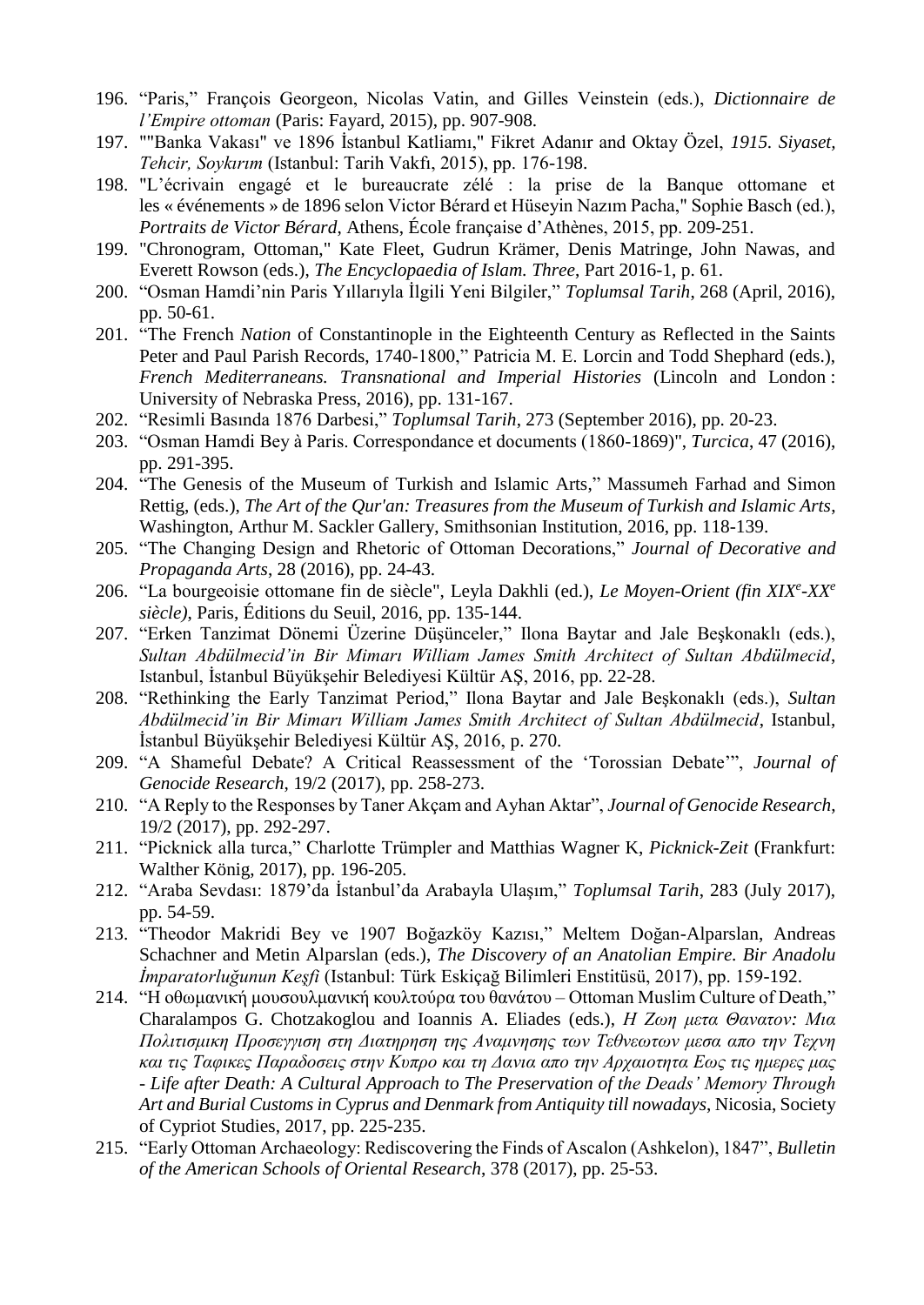- 216. "Osmanlı İmparatorluğu'ndan Günümüze Adalet, Eşitlik, Hukuk ve Siyaset Üzerine," *Toplumsal Tarih*, 288 (December 2017), pp. 24-37.
- 217. "Of Bricks and Tiles: The History of a Local Industry in the Area of Mürefte (Thrace)," Elif Akçetin and Suraiya Faroqhi (eds.), *Living the Good Life: Consumption in the Qing and Ottoman Empires of the Eighteenth Century* (Leiden: Brill, 2018), pp. 433-473.
- 218. "The Search for an Ottoman Vernacular Photography", *The Indigenous Lens? Early Photography in the Near and Middle East*, Markus Ritter and Staci G. Scheiwiller (eds.), Berlin: De Gruyter, 2018 (*Studies in Theory and History of Photography: Schriften der Lehrund Forschungsstelle für Theorie und Geschichte der Fotografie am Kunsthistorischen Institut der Universität Zürich*, vol. 8), pp. 29-56.
- 219. (with Houssine Alloul and Henk de Smaele), "Introduction: Anatomy of the Yıldız Bombing: Tracing the Global in the Particular," Houssine Alloul, Edhem Eldem, and Henk de Smaele (eds.), *To Kill a Sultan. A Transnational History of the Attempt on Abdülhamid II (1905)* (London: Palgrave Macmillan, 2018), pp. 1-33.
- 220. "Epilogue," Houssine Alloul, Edhem Eldem, and Henk de Smaele (eds.), *To Kill a Sultan. A Transnational History of the Attempt on Abdülhamid II (1905)* (London: Palgrave Macmillan, 2018), pp. 265-271.
- 221. "The (Still)Birth of the Ottoman "Museum": A Critical Reassessment," Maia Wellington Gahtan and Eva-Maria Troelenberg (eds.), *Collecting and Empires: An Historical and Global Perspective* (Turnhout: Brepols, 2018), pp. 258-285.
- 222. "Et si Diane n'était pas lesbienne ? Biographie critique d'une statue(tte) d'Artémis du Musée archéologique d'Istanbul," *Bulletin de correspondance hellénique*, 141 (2017), pp. 389-446.
- 223. "A French View of the Ottoman-Turkish Wine Market, 1890-1925," Lucienne Thys-Şenocak (ed.), *Of Vines and Wines. The Production and Consumption of Wine in Anatolian Civilizations through the Ages* (Leuven-Paris-Bristol CT.: Peeters, 2017), pp. 169-209.
- 224. "Turcos y árabes en la Alhambra: el descubrimiento otomano de al-Ándalus," José Antonio González Alcantud (ed.), *Leones y doncellas. Dos patios palaciegos andaluces en diálogo cultural (siglos XIV al XXI)* (Granada: Universidad de Granada, 2018), pp. 317-338.
- 225. "The Ottomans and the Alhambra: Inspiration or Ignorance?" Francine Giese and Ariane Varela Braga (eds.), *The Power of Symbols. The Alhambra in a Global Perspective* (Bern: Peter Lang, 2018), pp. 97-110.
- 226. "Cultural Networks, Public Knowledge Introduction," Angelos Dalachanis and Vincent Lemire (eds.), *Ordinary Jerusalem 1840-1940. Opening New Archives, Revisiting a Global City* (Leiden-Boston: Brill, 2018), pp. 283-286.
- 227. "Ottomans at the Alhambra, 1844-1914: An Investigation into the Perception of Al-Andalus by Ottoman Subjects in Times of Modernity," *Turcica*, 49 (2018), pp. 239-359.
- 228. "De l'Empire ottoman à la République de Turquie," François Lagrange, Christophe Bertrand, Carine Lachèvre and Emmanuel Ranvoisy (eds.), *À l'est, la guerre sans fin, 1918-1923* (Paris: Gallimard-Musée de l'Armée, 2018), pp. 65-69.
- 229. "Sultan Abdülhamid II: Founding Father of the Turkish State? (Keynote Address)," *Journal of the Ottoman and Turkish Studies Association*, V/2 (Fall 2018), pp. 25-46.
- 230. "Empire ottoman/Turquie," François Lagrange, Christophe Bertrand, Carine Lachèvre and Emmanuel Ranvoisy (eds.), *À l'est, la guerre sans fin, 1918-1923* (Paris: Gallimard-Musée de l'Armée, 2018), pp. 170-171.
- 231. "Orient-Express: Quitter l'Europe en y restant," Christophe Charle and Daniel Roche (ed.), *L'Europe. Encyclopédie historique* (Paris: Actes Sud, 2018), pp. 2038-2039.
- 232. "Geç Osmanlı Döneminde Masonluk ve Siyaset Üzerine İzlenimler" (Notes on Free-Masonry in the Late Ottoman Period), in *Toplumsal Tarih*, 300 (December 2018), pp. 26-37.
- 233. "Önsöz," İrini Dimitriyadis, *1950'den Günümüze Eğitim Hayatımızda Rumlar. Biyografik Portreler* (Istanbul: Bahçeşehir Üniversitesi Yayınları, 2018), pp. xvii-xx.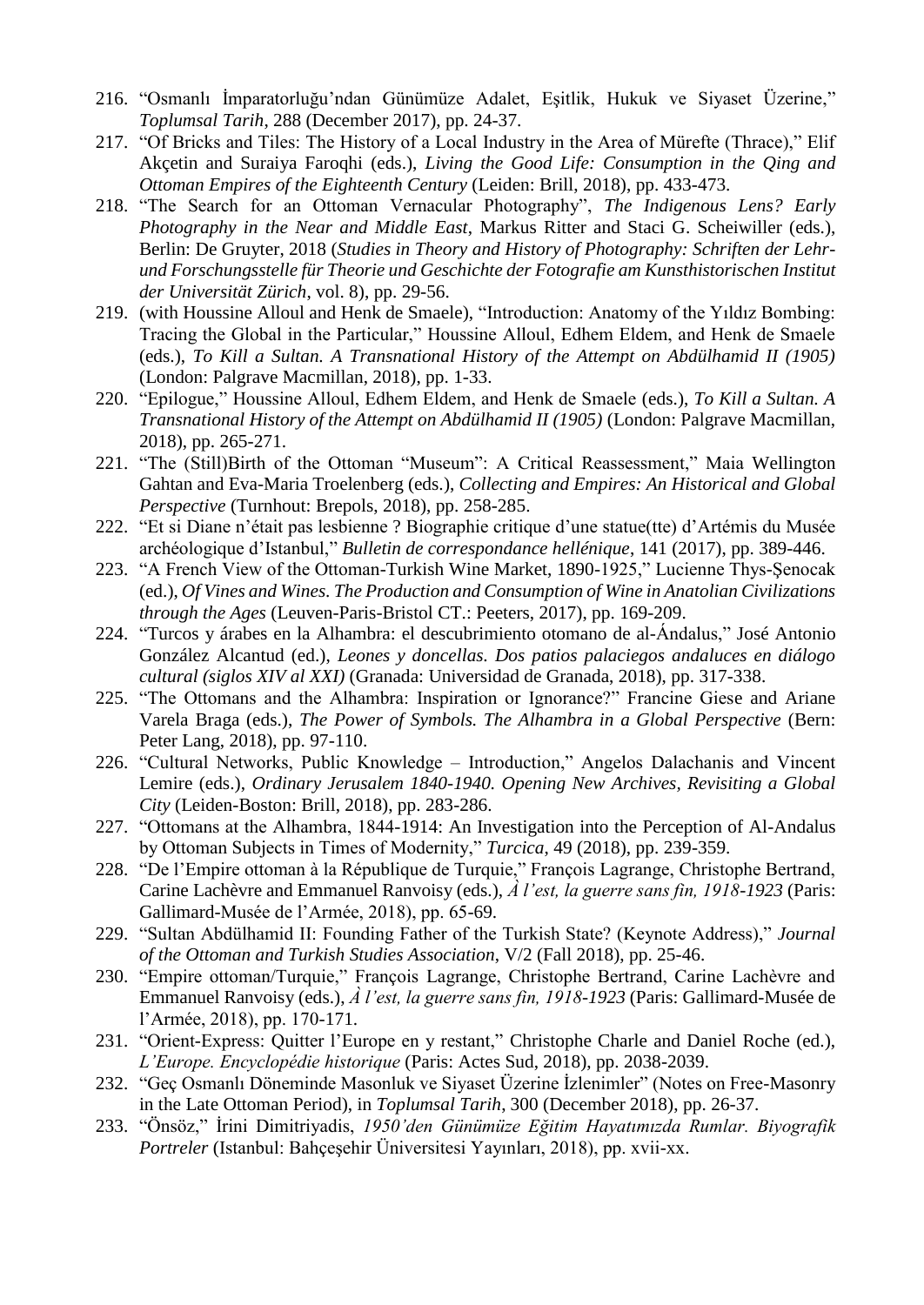- 234. "Le harem vu par le prince Salahaddin Efendi (1861-1915). Chercher les femmes dans une documentation masculine," *Clio. Femmes, genre, histoire*, 48 (2018), *Genre et espace (post- )ottoman*, pp. 17-42.
- 235. "The Harem as Seen by Prince Salahaddin Efendi (1861-1915). Searching for Women in Male-Authored Documentation," transl. Marian Rothstein, *Clio. Women, Gender, History*, 48 (2018), pp. 29-54.
- 236. "Scanning the Ottoman Black Sea through the *Revue Commerciale du Levant*," Edhem Eldem and Sophia Laiou (eds.), *Istanbul and the Black Sea Coast. Shipping and Trade* (Istanbul: ISIS, 2018), pp. 77-97.
- 237. "2018'de Sultan II. Abdülhamid," *Toplumsal Tarih*, 301 (January 2019), pp. 22-26.
- 238. "Doğulu bir Oryantalist Nasıl Olunur? Osman Hamdi Bey'in (1842-1910) Yaşamı ve Düşünce Yapısı," *Görünenin Ötesinde Osman Hamdi Bey. Osman Hamdi Bey beyond Vision* (Istanbul: Sabancı University Sakıp Sabancı Museum, [2019]), pp. 10-57.
- 239. "Osman Hamdi Bey'in "Karanlık" Yılları (1871-1881)," *Millî Saraylar. Sanat-Tarih-Mimarlık Dergisi*, 17 (2019), pp. 52-75.
- 240. "The Long Shadow of the Great War Looming over Turkey," Oliver Janz, ed., *Winning Peace. The End of the First World War: History, Remembrance and Current Challenges* (Berlin: German Federal Foreign Office, 2019), pp. 75-81.
- 241. "The Relevance of Architecture in 2019," Andres Lepik, ed., *Architecture in Dialogue. Aga Khan Award for Architecture* ([Berlin]: Architangle, [2019]), p. 235.
- 242. "Parler d'empire: le turc ottoman comme langue de discrimination et de ségrégation," *Hiéroglossie I. Moyen Âge latin, monde arabo-persan, Tibet, Inde* (Paris: Collège de France, 2019), pp. 153-167.
- 243. "A New Look at an Ancient City. Thessaloniki in Ottoman Archaeology, 1832-1912," in Dimitris Keridis and John Brady Kiesling, eds., *Thessaloniki: A City in Transition, 1912-2012* (Abingdon and New York: Routledge, 2020), pp. 105-125.
- 244. "L'État ottoman face au défi de l'égalité: la faillite d'un empire pluriel," Bernard Heyberger, ed., *Les chrétiens de tradition syriaque à l'époque ottomane* (Paris: Geuthner, 2020), pp. 35- 43.
- 245. "The Imperial [Ottoman] Museum: Pioneering Institution or Civilizational Decoy?" Maureen Ali and Leila Badre, eds., *From Collection to Museum. Proceedings of the International Colloquium on the Occasion of the 150th Anniversary of the AUB Museum* (Beirut: Museum of the American University of Beirut, 2020), pp. 55-73.
- 246. "Alexandre, héros mythique et universel," Catherine Courtet, Mireille Besson, Françoise Lavocat and Alain Viala, eds., *Traversées des mondes* (Paris: CNRS Éditions, 2020), pp. 85- 93.
- 247. "Tarihte yöntem, araştırma nedir ?" Müsemma Sabancıoğlu and Defne Üçer Saylan, eds., *Meraklısına Bilim 2020* (İstanbul: Doğan Kitap, 2021), pp. 183-185.
- 248. "Tarih bir adaya sığar mı?" *Kitap-lık*, 28/215 (May-June 2021), pp. 19-27.

#### **Exhibitions:**

- 1. Curator of the section on Ottoman Istanbul (1453-1800) of the exhibition prepared by the Foundation for the Economic and Social History of Turkey within the framework of the Habitat II Conference held in Istanbul in June 1996.
- 2. Curator of the "Tarihten İzler. Osmanlı Bankası Arşivi Sergisi" exhibition, 17 December, 1997-17 March, 1998, Ottoman Bank Historical Research Centre, Istanbul.
- 3. Curator of the "Nakden Tarih. Osmanlı'dan Günümüze Kâğıt Para Sergisi" exhibition, 18 December, 1998 - 28 February, 1999, Ottoman Bank Historical Research Centre, Istanbul..
- 4. Curator of the "Bankalar Caddesi. Osmanlı'dan Günümüze Voyvoda Caddesi. Voyvoda Street from Ottoman Times to Today" exhibition, 26 October, 2000 - 11 February, 2001, Ottoman Bank Historical Research Centre, Istanbul.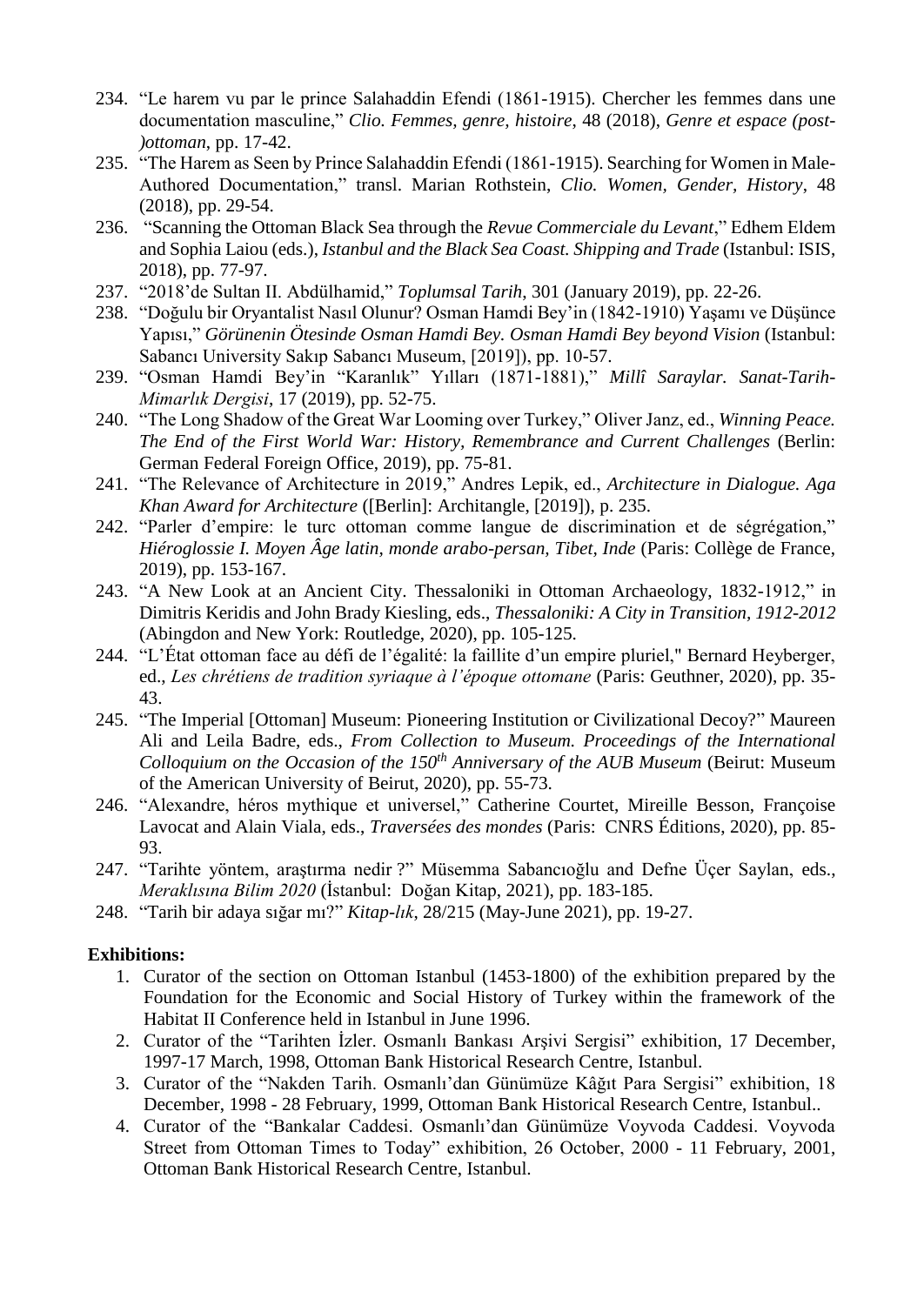- 5. Curator of the Ottoman Bank Museum, inaugurated on 18 December, 2002, Istanbul.
- 6. Curator of "Pride and Privilege. An Exhibition on Ottoman Orders, Medals and Decorations," 27 October-21 December, 2004, Ottoman Bank Archive and Research Centre, Istanbul.
- 7. Curator of "Galata through the Ages" exhibition, 26 April-26 August, 2005, Ottoman Bank Archive and Research Centre, Istanbul.
- 8. Curator of the "Death in Istanbul. Death and its Rituals in Ottoman Islamic Culture" exhibition, 16 November, 2005-31 March, 2006, Ottoman Bank Archive and Research Centre, Istanbul.
- 9. Curator of the "Consuming the Orient" exhibition, 15 November, 2007-2 March, 2008, Ottoman Bank Archive and Research Centre, Istanbul.
- 10. Co-curator (with Bülent Tanju and Uğur Tanyeli) of the "Sedad Hakkı Eldem. I. The Early Years" exhibition, 30 April, 2008-30 August, 2008, Ottoman Bank Archive and Research Centre, Istanbul.
- 11. Curator of the "Ottomans in Paris" exhibition, 21 October-31 December, 2008, Ottoman Bank Archive and Research Centre, Istanbul.
- 12. Curator of the "Un Orient de consommation" exhibition, 28 January-26 February, 2010, Académie des Beaux-Arts, Paris.
- 13. Co-curator, with Zainab Bahrani and Zeynep Çelik of the "Scramble for the Past. A Story of Archaeology in the Ottoman Empire, 1753-1914," exhibition, 21 November 2011-11 March 2012, SALT Galata, Istanbul.
- 14. Co-curator, with Zeynep Çelik, of the section on archaeology, Islamic arts, and the world expositions of the "1001 Faces of Orientalism" exhibition, Sakıp Sabancı Museum, Istanbul, 25 April-11 August 2013.
- 15. Curator of the "Nazlı'nın Defteri. Nazlı's Guestbook" exhibition, 29 April-10 July 2014, Koç University Research Center for Anatolian Civilizations, Istanbul.
- 16. Curator of the "Mendel-Sebah: Documenting the Imperial Museum" exhibition, 11 September 2014-open ended, Istanbul Archaeological Museums.
- 17. Co-curator, with Zeynep Çelik and Bahattin Öztuncay, of the "Camera Ottomana. Photography and Modernity in the Ottoman Empire, 1840-1914" exhibition, Koç University Research Center for Anatolian Civilizations, Istanbul, 21 April-18 August 2015.

# **Book Reviews**

- 1. "İstanbul'un Ölümü Üzerine bir Kitap: İstanbul 1914-1923", *İstanbul*, 2 (1992), pp. 152-153.
- 2. "Osmanlı Tarihinde Evrenselleşmeye Doğru: Halil Berktay and Suraiya Faroqhi (eds.), *New Approaches to State and Peasant in Ottoman History*, London, Frank Cass, 1992", in *Tarih ve Toplum*, 110, (February 1993), pp. 55-57.
- 3. "Book Review: Stephane Yerasimos (ed.), *Istanbul 1914-1923. Capitale d'un monde illusoire ou l'agonie des vieux empires*, Paris, Autrement, 1992", in *New Perspectives on Turkey*, 9 (fall 1993), pp. 154-157.
- 4. "Book Review: Elena Frangakis-Syrett, *The Commerce of Smyrna in the Eighteenth Century (1700-1820)*, Athens, Centre for Asia Minor Studies, 1992, XIX + 375 pp.", in *New Perspectives on Turkey*, 10 (Spring 1994), pp. 127-130.
- 5. "Kitabiyat: LAURENS, Henry, *Les origines intellectuelles de l'expédition d'Égypte. L'orientalisme islamisant en France (1698-1798)* (Mısır seferinin düşünsel kaynakları. Fransa'da İslâm dünyasıyla ilgili şarkiyat (1698-1798), Paris-İstanbul, Isis, 1987, 257 s.", in *İstanbul Üniversitesi Edebiyat Fakültesi Tarih Dergisi*, 35 (1984-1994), *Prof. Dr. Hakkı Dursun Yıldız Hatıra Sayısı*, pp. 315-318.
- 6. "Türk-Osmanlı Dünyasında Söz ve Yazı (Ry (Fransa), 29 Eylül 2 Ekim 1994)", in *Toplumsal Tarih*, 11 (Kasım 1994), pp.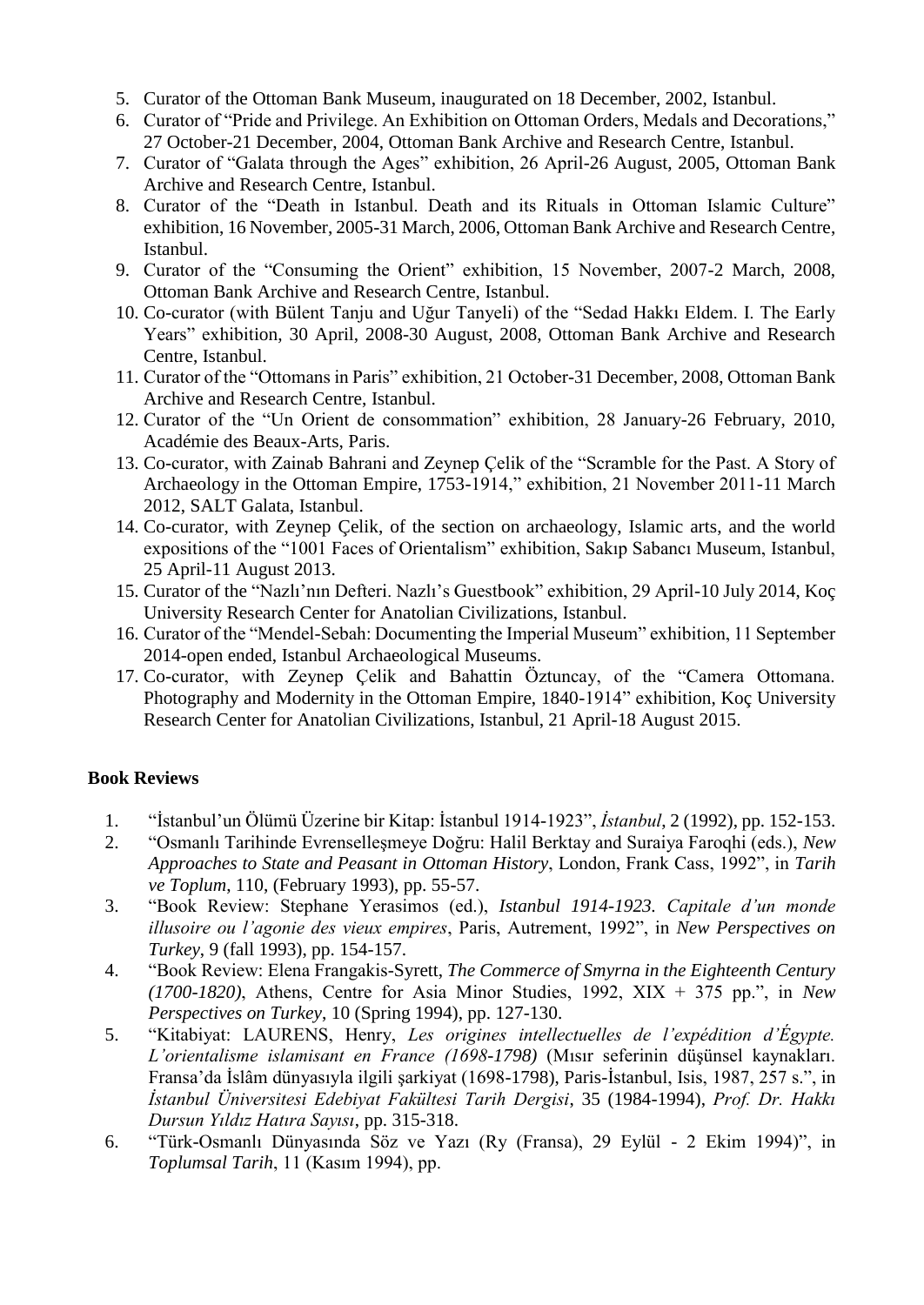- 7. "L'oral et l'écrit dans le monde turco-ottoman (Ry, 29 September 2 October 1994)", in *TASG News*, no. 39, November 1994, pp. 20-22.
- 8. (With Ayda Arel) "Fransız Anadolu Araştırmaları Enstitüsü Atölyeleri. I. Atölye: İstanbul: Mekânlar ve İnsanlar. Nevra Necipoğlu: Konstantinopolis'in Fethi Arifesinde Bizans Tüccarının Durumu", in *Toplumsal Tarih Dergisi*, 13 (Ocak 1995), pp. 15-17.
- 9. "Book Review: "Five Centuries of Ottoman Presence in the Coveted City. Constantinople. Philip Mansel, *Constantinople. City of the World's Desire, 1453-1924*", *Biannual Istanbul*, Spring 1996, pp. 92-93.
- 10. "Sur le livre Benjamin Arbel, *Trading Nations. Jews and Venetians in the Early Modern Eastern Mediterranean*, Leyde - New York - Cologne, E. J. Brill, 1995, xvi + 237 pp.", in *Turcica*, 29 (1997), pp. 445-451.
- 11. "Benim Adım Para," in *Cumhuriyet Kitap*, 1 July, 1999, pp. 1, 4-5.
- 12. "Astérix: Çizgi Romandan Beyaz Perdeye", *Toplumsal Tarih*, 75 (February, 2000), pp. 57- 61.
- 13. "Nabil Matar, *Moors, Turks, and Englishmen in the Age of Discovery*", in *International History Review*, XXII, 3 (September, 2000), pp. 632-633.
- 14. "Kate Fleet, *European and Islamic Trade in the Early Ottoman State. The Merchants of Genoa and Turkey*" in *Journal of Economic History* (June, 2000), pp. 862-863.
- 15. "Osman Hamdi'nin Çubuklu Sahilsarayı'na Dair," *İstanbul*, (April, 2003), p. 47.
- 16. "Nicolas Vatin et Stéphane Yerasimos, *Les cimetières dans la ville. Statut, choix et organization des lieux d'inhumation dans Istanbul* intra muros," *Turcica*, 34 (2002), pp. 300- 305.
- 17. "Christopher Clay, *Gold for the Sultan. Western Bankers and Ottoman Finance 1856-1881*," *Turcica*, 34 (2002), pp. 321-326.
- 18. "Portre Fotoğraflarının Cazibesi 1846-1950. Hâtıra-i Uhuvvet", *Toplumsal Tarih*, 136, April, 2005, pp. 30-33.
- 19. "Donald Quataert, *Miners and the state in the Ottoman Empire: The Zonguldak coalfield, 1822-1920*," *Annales. Histoire, Sciences Sociales*, LXIII, 4, July-August 2008, pp. 914-916.
- 20. "Olivier Bouquet'nin Kitabı Vesilesiyle Padişahın Paşaları ve Prozopografya Hakkında," *Toplumsal Tarih*, 190 (October, 2009), pp. 44-48.
- 21. "Murat Gül. *The Emergence of Modern Istanbul: Transformation and Modernisation of a City*," *The American Historical Review* 118 (2013), p. 1644.
- 22. "François Georgeon et Frédéric Hitzel (dir.), *Les Ottomans et le temps* (Leiden-Boston : Brill, 2012 », *Studia Islamica*, 109 (2014), p. 186-188.
- 23. "Mehmet Beşikçi, *The Ottoman Mobilization of Manpower in the First World War* (Leiden-Boston : Brill, 2012", *Studia Islamica*, 109 (2014), p. 183-185.
- 24. "Osmanlı Kültüründe İsim Konusunda Önemli Bir Çalışma: Olivier Bouquet, *Les Noblessses du nom*," *Toplumsal Tarih*, 251 (November 2014), pp. 84-86.
- 25. "Mary Roberts, *Istanbul Exchanges: Ottomans, Orientalists, and Nineteenth-Century Visual Culture*," caa.reviews, [CrossRef DOI: 10.3202/caa.reviews.2016.78.](http://dx.doi.org/10.3202/caa.reviews.2016.78)
- 26. "François Georgeon, *Le mois le plus long : Ramadan à Istanbul de l'Empire ottoman à la Turquie contemporaine*," *American Historical Review*, 123/3 (1 June 2018), pp. 1056-1057.
- 27. "Reading clocks, alla Turca: time and society in the Late Ottoman Empire, by Avner Wishnitzer," *Mediterranean Historical Review*, 33/1 (June, 2018), pp. 119-122.
- 28. "Tarih Bir Adaya Sığar Mı?" *Kitap-lık*, XXVIII/215 (May-June 2021), pp. 19-27.
- 29. "Rezension zu: *Fuhrmann, Malte: Port Cities of the Eastern Mediterranean. Urban Culture in the Late Ottoman Empire. Cambridge 2020*. [ISBN 978-1-108-47737-6,](https://kvk.bibliothek.kit.edu/hylib-bin/kvk/nph-kvk2.cgi?maske=kvk-redesign&lang=de&title=KIT-Bibliothek%3A+Karlsruher+Virtueller+Katalog+KVK+%3A+Ergebnisanzeige&head=%2F%2Fkvk.bibliothek.kit.edu%2Fasset%2Fhtml%2Fhead.html&header=%2F%2Fkvk.bibliothek.kit.edu%2Fasset%2Fhtml%2Fheader.html&spacer=%2F%2Fkvk.bibliothek.kit.edu%2Fasset%2Fhtml%2Fspacer.html&footer=%2F%2Fkvk.bibliothek.kit.edu%2Fasset%2Fhtml%2Ffooter.html&css=none&input-charset=utf-8&ALL=&TI=&AU=&CI=&ST=&PY=&&SS=&PU=&VERBUENDE=&kataloge=SWB&kataloge=BVB&kataloge=NRW&kataloge=HEBIS&kataloge=HEBIS_RETRO&kataloge=KOBV_SOLR&kataloge=GBV&kataloge=DDB&kataloge=STABI_BERLIN&ref=direct&SB=978-1-108-47737-6)" in: H-Soz-Kult, 22.04.2021, [<www.hsozkult.de/publicationreview/id/reb-94766>.](http://www.hsozkult.de/publicationreview/id/reb-94766)

#### **Vulgarization articles**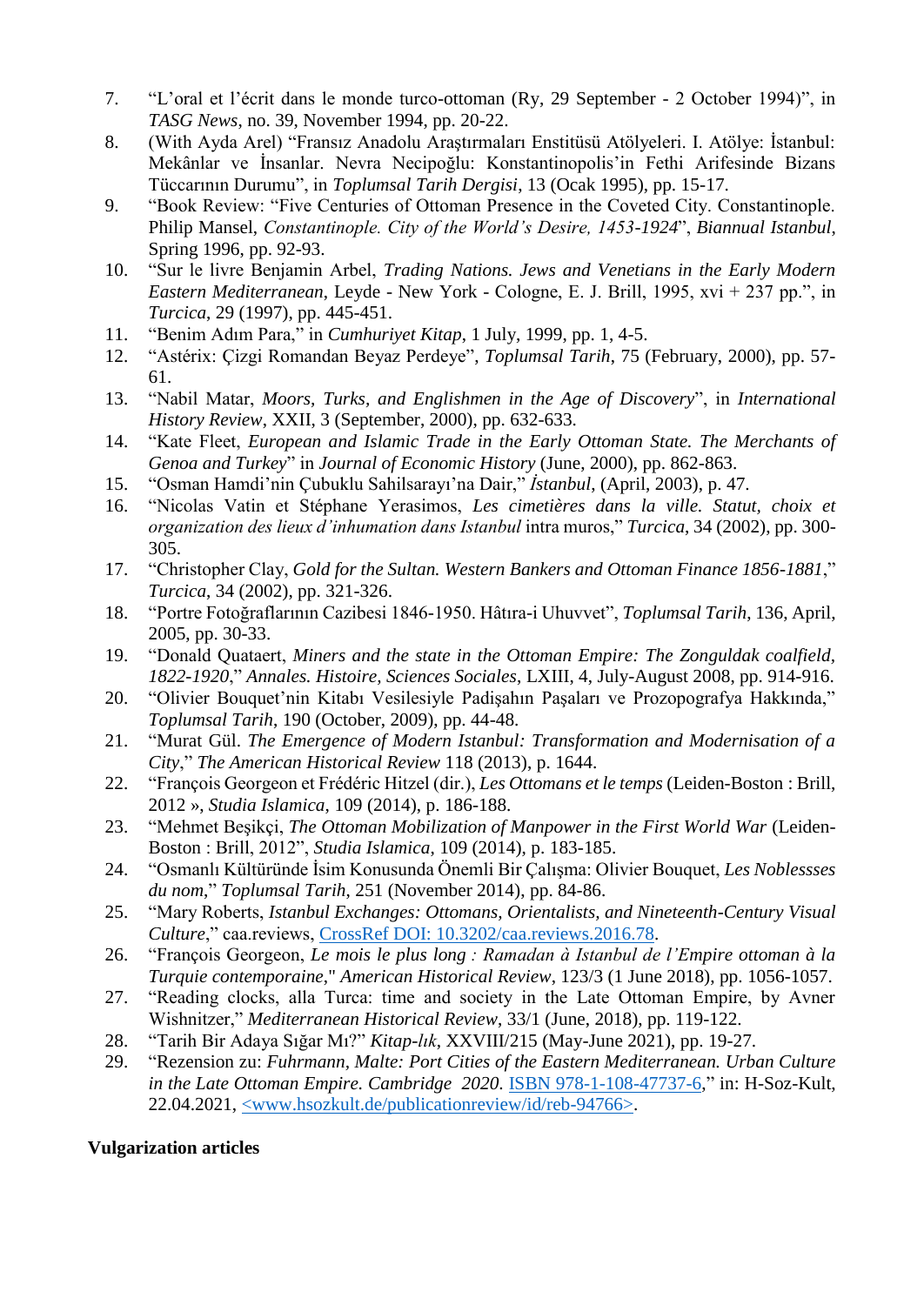- 1. "*L'Illustration*'dan Seçmeler: Yeni Halife Abdülmecid," *Toplumsal Tarih*, 115 (July, 2003), pp. 8-10.
- 2. "*L'Illustration*'dan Seçmeler: Türkiye'de Meşrutiyet," *Toplumsal Tarih*, 116 (August, 2003), pp. 6-8.
- 3. "*L'Illustration*'dan Seçmeler: Türkiye'de Liberal Hareket," *Toplumsal Tarih*, 117 (September, 2003), pp. 8-10.
- 4. "*L'Illustration*'dan Seçmeler: Meşrutiyet Türkiye'si," *Toplumsal Tarih*, 118 (October, 2003), pp. 8-11.
- 5. "*L'Illustration*'dan Seçmeler: Abdülhamid'in Düşüşü I," *Toplumsal Tarih*, 119 (November, 2003), pp. 6-9.
- 6. "*L'Illustration*'dan Seçmeler: Abdülhamid'in Düşüşü II," *Toplumsal Tarih*, 120 (December, 2003), pp. 8-11.
- 7. "*L'Illustration*'dan Seçmeler: Abdülhamid'in Düşüşü III," *Toplumsal Tarih*, 121 (January, 2004), pp. 8-11.
- 8. "*L'Illustration*'dan Seçmeler: Yıldız Sarayı'nın Ele Geçmesi," *Toplumsal Tarih*, 122 (February, 2004), pp. 10-13.
- 9. "*L'Illustration*'dan Seçmeler: Sultan II. Abdülhamid'in Cülusu," *Toplumsal Tarih*, 123 (March, 2004), pp. 8-10.
- 10. "*L'Illustration*'dan Seçmeler: II. Abdülhamid'in Kılıç Kuşanması," *Toplumsal Tarih*, 124 (April, 2004), pp. 10-13.
- 11. "*L'Illustration*'dan Seçmeler: İstanbul'un Surları," *Toplumsal Tarih*, 125 (May, 2004), pp. 10-12.
- 12. "*L'Illustration*'dan Seçmeler: Mahmud Şevket Paşa'nın Katillerinin Yakalanması," *Toplumsal Tarih*, 126 (June, 2004), pp. 8-10.
- 13. "*L'Illustration*'dan Seçmeler: Pierre Loti'nin İstanbul'u Ziyareti," *Toplumsal Tarih*, 127 (July, 2004), pp. 8-9.
- 14. "*L'Illustration*'dan Seçmeler: 1912 Depremi," *Toplumsal Tarih*, 128 (August, 2004), pp. 102- 103.
- 15. "*L'Illustration*'dan Seçmeler: 11 Ocak ve 23 Ağustos 1913 Kavala Fatihleri," *Toplumsal Tarih*, 129 (September, 2004), pp. 10-11.
- 16. "*L'Illustration*'dan Seçmeler: İstanbul'da Kurban Bayramı," *Toplumsal Tarih*, 130 (October, 2004), pp. 8-9.
- 17. "*L'Illustration*'dan Seçmeler: Balkan Savaşları Sonunda Kavala ve Edirne," *Toplumsal Tarih*, 131 (November, 2004), pp. 10-11.
- 18. "*L'Illustration*'dan Seçmeler: Tarabya'daki Fransız Sefareti Yangını," *Toplumsal Tarih*, 132 (December, 2004), pp. 12-13.
- 19. "*L'Illustration*'dan Seçmeler: Receb Paşa'nın Cenazesi: Nazıra Hüzünlü Veda," *Toplumsal Tarih*, 145 (January, 2006), p. 16.
- 20. "*L'Illustration*'dan Seçmeler: 1908'de Meclis-i Mebusan Seçimleri: 32 Yıl Sonra Kurulan Sandık," *Toplumsal Tarih*, 146 (February, 2006), pp. 12-13.
- 21. "*L'Illustration*'dan Seçmeler: Rıza Tevfik," *Toplumsal Tarih*, 147 (March, 2006), pp. 10-13.
- 22. "*L'Illustration*'dan Seçmeler: Şark Olayları," *Toplumsal Tarih*, 148 (April, 2006), pp. 12-13.
- 23. "*L'Illustration*'dan Seçmeler: Şark Olayları," *Toplumsal Tarih*, 149 (May, 2006), pp. 12-14.
- 24. "*L'Illustration*'dan Seçmeler: Üç Diplomat: Gorçakov, İgnatiyef, Midhat Paşa," *Toplumsal Tarih*, 150 (June, 2006), pp. 16-17.
- 25. "*L'Illustration*'dan Seçmeler: Çerkes Hasan Vakası," *Toplumsal Tarih*, 151 (July, 2006), pp. 14-15.
- 26. "*L'Illustration*'dan Seçmeler: Sultan Abdülaziz Viyana'da," *Toplumsal Tarih*, 152 (August, 2006), pp. 10-11.
- 27. "*L'Illustration*'dan Seçmeler: Kahire'den Bir Görüntü," *Toplumsal Tarih*, 153 (September, 2006), pp. 12-13.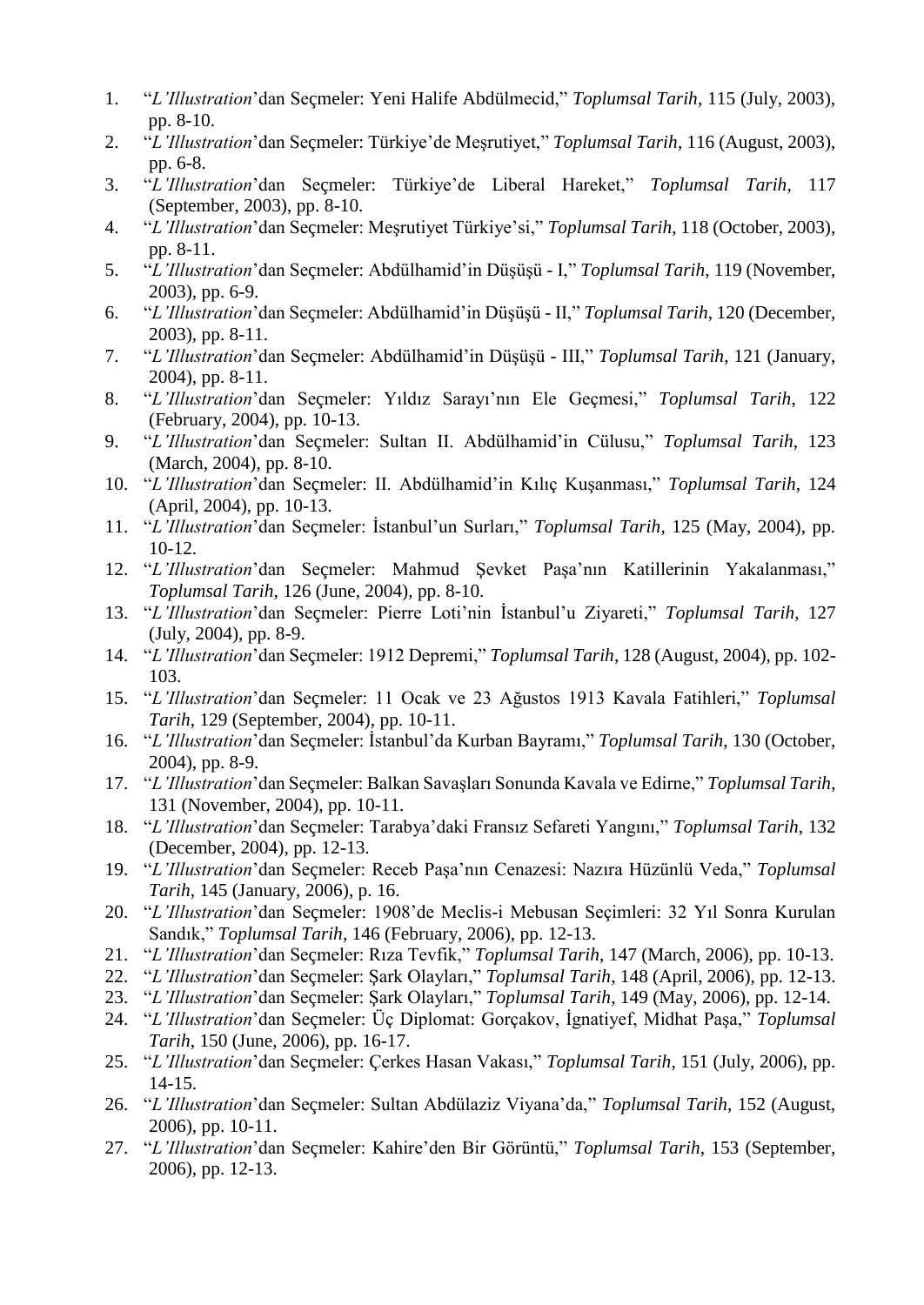- 28. "*L'Illustration*'dan Seçmeler: Göksu Mesiresi," *Toplumsal Tarih*, 154 (October, 2006), p. 11.
- 29. "*L'Illustration*'dan Seçmeler: Şark Görüntüleri," *Toplumsal Tarih*, 155 (November, 2006), pp. 10-13.
- 30. "*L'Illustration*'dan Seçmeler: Şark Görüntüleri-2," *Toplumsal Tarih*, 156 (December, 2006), pp. 8-11.
- 31. "*L'Illustration*'dan Seçmeler: Şark Görüntüleri-3," *Toplumsal Tarih*, 157 (January, 2007), pp. 12-15.
- 32. "*L'Illustration*'dan Seçmeler: İstanbul Yangınları," *Toplumsal Tarih*, 158 (February, 2007), pp. 14-17.
- 33. "*L'Illustration*'dan Seçmeler: İtalya ve Trablusgarp," *Toplumsal Tarih*, 159 (March, 2007), pp. 10-11.
- 34. "*L'Illustration*'dan Seçmeler: İtalya-Türkiye Savaşı," *Toplumsal Tarih*, 160 (April, 2007), pp. 10-11.
- 35. "*L'Illustration*'dan Seçmeler: İtalya-Türkiye Savaşı (2)," *Toplumsal Tarih*, 161 (May, 2007), pp. 16-19.
- 36. "*L'Illustration*'dan Seçmeler: İtalya-Türkiye Savaşı," *Toplumsal Tarih*, 162 (June, 2007), pp. 10-11.
- 37. "*L'Illustration*'dan Seçmeler: Türk ve Arap Kamplarında," *Toplumsal Tarih*, 163 (July, 2007), pp. 22-24.
- 38. "*L'Illustration*'dan Seçmeler: Bingazi ve Yeşil Dağ (1)," *Toplumsal Tarih*, 164 (August, 2007), pp. 10-11.
- 39. "*L'Illustration*'dan Seçmeler: Bingazi ve Yeşil Dağ (2)," *Toplumsal Tarih*, 165 (September, 2007), pp. 20-23.
- 40. "*L'Illustration*'dan Seçmeler: Bingazi ve Yeşil Dağ (3)," *Toplumsal Tarih*, 166 (October, 2007), pp. 22-25.
- 41. "*L'Illustration*'dan Seçmeler: Enver Bey'in Kampında (1)," *Toplumsal Tarih*, 167 (November, 2007), pp. 22-25.
- 42. "*L'Illustration*'dan Seçmeler: Enver Bey'in Kampında (2)," *Toplumsal Tarih*, 168 (December, 2007), pp. 22-25.
- 43. "*L'Illustration*'dan Seçmeler: Enver Bey'in Kampında (3)," *Toplumsal Tarih*, 169 (January, 2008), pp. 16-18.
- 44. "*L'Illustration*'dan Seçmeler: İki Arkadaş!," *Toplumsal Tarih*, 170 (February, 2008), pp. 22- 23.
- 45. "*L'Illustration*'dan Seçmeler: Sultan Abdülaziz Londra'da," *Toplumsal Tarih*, 171 (March, 2008), pp. 20-21.
- 46. "*L'Illustration*'dan Seçmeler: Jön Türk İhtilalinin Başlangıcı," *Toplumsal Tarih*, 172 (April, 2008), pp. 20-21.
- 47. "*L'Illustration*'dan Seçmeler: Abdülmecid'in Yatağı," *Toplumsal Tarih*, 173 (May, 2008), pp. 22-23.
- 48. "*L'Illustration*'dan Seçmeler: Şehzade Murad Efendi," *Toplumsal Tarih*, 174 (June, 2008), pp. 22-23.
- 49. "*L'Illustration*'dan Seçmeler: İstanbul'da bir Kahvehane," *Toplumsal Tarih*, 175 (July, 2008), pp. 18-19.
- 50. "*L'Illustration*'dan Seçmeler: Ankara'da Augustus Tapınağı ve Yazıtı," *Toplumsal Tarih*, 176 (August, 2008), pp. 14-18.
- 51. "*L'Illustration*'dan Seçmeler: Gervais-Courtellemont'nun Arabistan Seyahati," *Toplumsal Tarih*, 177 (September, 2008), pp. 20-21.
- 52. "*L'Illustration*'dan Seçmeler: İstanbul'da Suikast Dalgası," *Toplumsal Tarih*, 178 (October, 2008), p. 19.
- 53. "*L'Illustration*'dan Seçmeler: Topkapı Sarayı (I)," *Toplumsal Tarih*, 179 (November, 2008), pp. 4-6.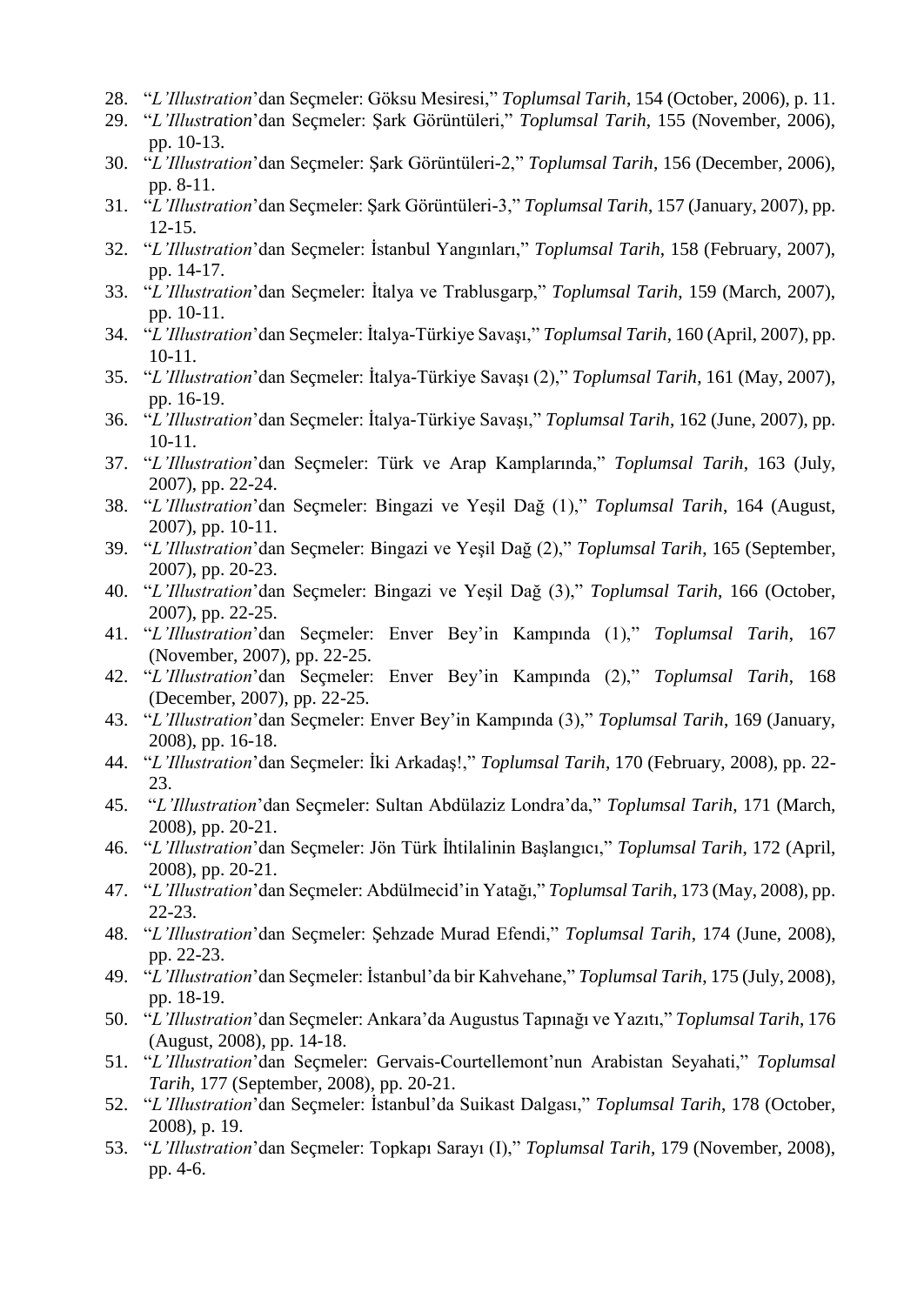- 54. "*L'Illustration*'dan Seçmeler: Topkapı Sarayı (II)," *Toplumsal Tarih*, 180 (December, 2008), pp. 12-14.
- 55. "*L'Illustration*'dan Seçmeler: 1 Temmuz 1854," *Toplumsal Tarih*, 181 (January, 2009), pp. 18-19.
- 56. "*L'Illustration*'dan Seçmeler: 1 Temmuz 1854," *Toplumsal Tarih*, 182 (February, 2009), p. 6.
- 57. "*L'Illustration*'dan Seçmeler: Fatma Sultan ve Koca Reşid Paşazade Damad Ali Galib Paşa," *Toplumsal Tarih*, 183 (March, 2009), pp. 8-9.
- 58. "*L'Illustration*'dan Seçmeler: *Cygne* (Kuğu) Vapuru," *Toplumsal Tarih*, 184 (April, 2009), pp. 4-6.
- 59. "*L'Illustration*'dan Seçmeler: Varna Yangını," *Toplumsal Tarih*, 185 (May, 2009), pp. 6-7.
- 60. "*L'Illustration*'dan Seçmeler: Büyükada'daki Rus Esir Kampı," *Toplumsal Tarih*, 186 (June, 2009), pp. 6-9.
- 61. "*L'Illustration*'dan Seçmeler: Hacılar ve Boğaz'da Müttefik Donanması," *Toplumsal Tarih*, 187 (July, 2009), pp. 6-8.
- 62. "*L'Illustration*'dan Seçmeler: Kırım Savaşı," *Toplumsal Tarih*, 188 (August, 2009), pp. 4-6.
- 63. "*L'Illustration*'dan Seçmeler: Kırım Savaşı Hazırlıkları ve Silistre Kuşatması (1)," *Toplumsal Tarih*, 189 (September, 2009), pp. 6-7.
- 64. "*L'Illustration*'dan Seçmeler: Kırım Savaşı Hazırlıkları ve Silistre Kuşatması (2)," *Toplumsal Tarih*, 190 (October, 2009), pp. 6-8.
- 65. "*L'Illustration*'dan Seçmeler: Kırım Savaşı Hazırlıkları ve Silistre Kuşatması (3)," *Toplumsal Tarih*, 191 (November, 2009), pp. 6-8.
- 66. "*L'Illustration*'dan Seçmeler: Mustafa Reşid Paşa," *Toplumsal Tarih*, 192 (December, 2009), pp. 6-7.
- 67. "*L'Illustration*'dan Seçmeler: 12 Ocak 1901 Surre Alayı," *Toplumsal Tarih*, 193 (January, 2010), pp. 6-7.
- 68. "*L'Illustration*'dan Seçmeler: Türk Devrimlerinin en İnanılmazı," *Toplumsal Tarih*, 194 (February, 2010), pp. 6-7.
- 69. "*L'Illustration*'dan Seçmeler: Keçecizade Fuad Paşa," *Toplumsal Tarih*, 195 (March, 2010), p. 7.
- 70. "*L'Illustration*'dan Seçmeler: Tarihi Bir Madalya," *Toplumsal Tarih*, 196 (April, 2010), pp. 8-9.
- 71. "*L'Illustration*'dan Seçmeler: Tarihi Bir Madalya (2)," *Toplumsal Tarih*, 197 (May, 2010), pp. 6-7.
- 72. "*L'Illustration*'dan Seçmeler: El Ezher'de Kolera İsyanı," *Toplumsal Tarih*, 198 (June, 2010), pp. 6-7.
- 73. "*L'Illustration*'dan Seçmeler: Şeyhülislam ile Patriğin Görüşmesi," *Toplumsal Tarih*, 199 (July, 2010), pp. 6.
- 74. "*L'Illustration*'dan Seçmeler: İstanbul Köpeklerinin Hayırsız Ada Sürgünü," *Toplumsal Tarih*, 200 (August, 2010), pp. 4-5.
- 75. "*L'Illustration*'dan Seçmeler: Dolmabahçe Sarayı," *Toplumsal Tarih*, 201 (September, 2010), pp. 4-5.
- 76. "*L'Illustration*'dan Seçmeler: Beyoğlu'nda Paskalya," *Toplumsal Tarih*, 202 (October, 2010), pp. 4-5.
- 77. "*L'Illustration*'dan Seçmeler: Dolmabahçe Tiyatrosu," *Toplumsal Tarih*, 203 (November, 2010), pp. 4-5.
- 78. "*L'Illustration*'dan Seçmeler: Sultan Abdülaziz'in Cülusu," *Toplumsal Tarih*, 204 (December, 2010), p. 6.
- 79. "*L'Illustration*'dan Seçmeler: 1894 Depremi," *Toplumsal Tarih*, 205 (January, 2011), pp. 4- 5.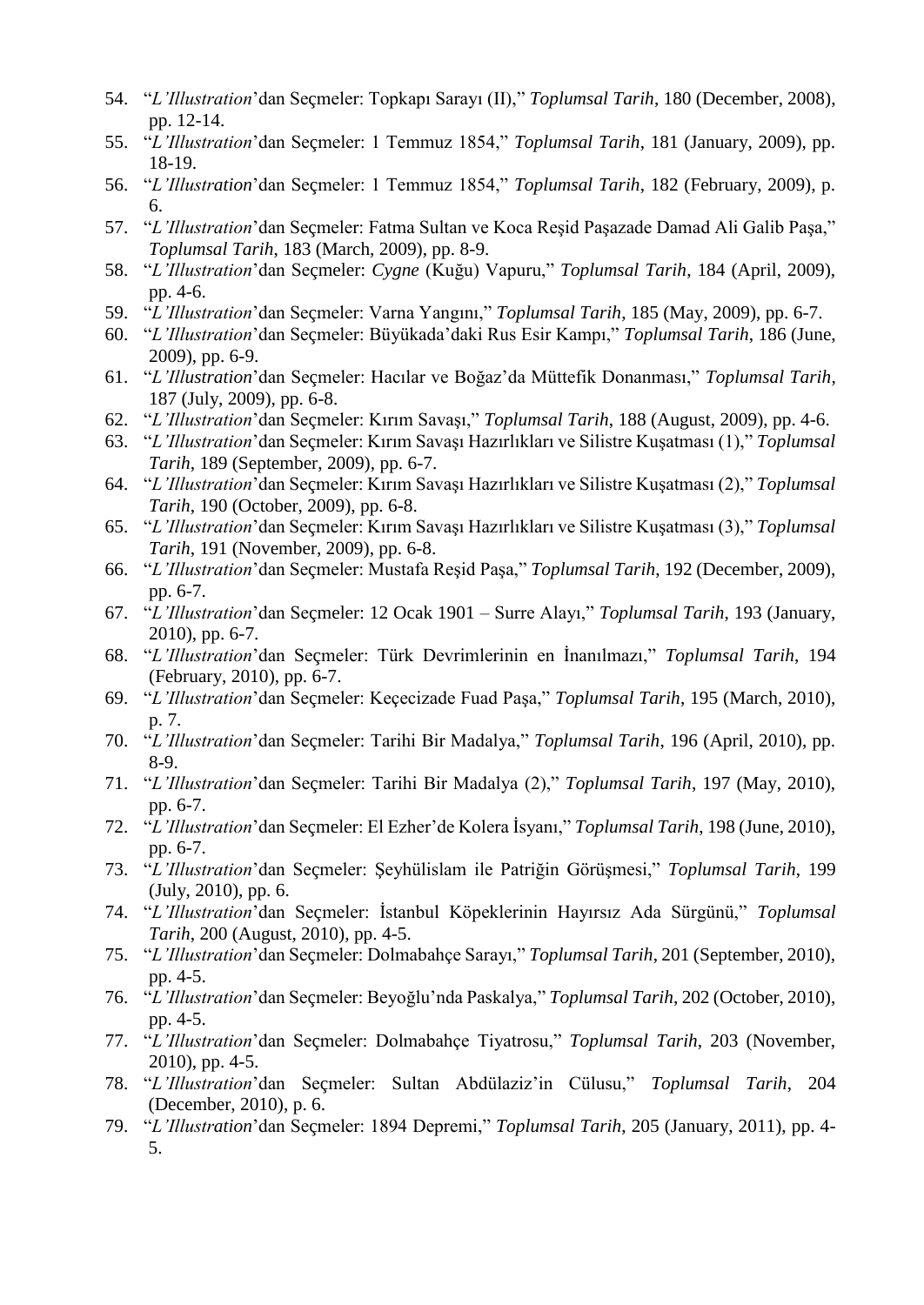- 80. "*L'Illustration*'dan Seçmeler: Naum Tiyatrosu'nda Garibaldi Ziyafeti," *Toplumsal Tarih*, 206 (February, 2011), pp. 4-5.
- 81. "*L'Illustration*'dan Seçmeler: Sultan Abdülmecid'in Fransa Sefaretindeki Baloyu Teşrifi," *Toplumsal Tarih*, 207 (March, 2011), pp. 4-7.
- 82. "*L'Illustration*'dan Seçmeler: Dolmabahçe'de Fransız Ordusu Şerefine Ziyafet," *Toplumsal Tarih*, 208 (April, 2011), pp. 4-6.
- 83. "*L'Illustration*'dan Seçmeler: Hac Yolunda Defin Gelenekleri," *Toplumsal Tarih*, 209 (May, 2011), pp. 4-5.
- 84. "*L'Illustration*'dan Seçmeler: Osmanlı Bürokratları," *Toplumsal Tarih*, 210 (June, 2011), pp. 4-5.
- 85. "*L'Illustration*'dan Seçmeler: Père-Lachaise Müslüman Mezarlığı," *Toplumsal Tarih*, 211 (July, 2011), pp. 4-5.
- 86. "*L'Illustration*'dan Seçmeler: 7 Şubat 1920 Sultanahmet Mitingleri," *Toplumsal Tarih*, 212 (August, 2011), pp. 4-5.
- 87. "*L'Illustration*'dan Seçmeler: 19 Aralık 1925 Türkiye'de Modernleşme," *Toplumsal Tarih*, 213 (September, 2011), pp. 4-6.
- 88. "*L'Illustration*'dan Seçmeler: 18 Kasım 1922 Lozan Antlaşmasına Doğru," *Toplumsal Tarih*, 214 (October, 2011), pp. 4-5.
- 89. "*L'Illustration*'dan Seçmeler: Dolmabahçe Yemek Salonu," *Toplumsal Tarih*, 215 (November, 2011), pp. 4-5.
- 90. "*L'Illustration*'dan Seçmeler: Sultan Mecid'in Cenazesiyle Sultan Aziz'in Cülûsu," *Toplumsal Tarih*, 216 (December, 2011), pp. 4-6.
- 91. "*L'Illustration*'dan Seçmeler: Ressam Henriette Browne ve Sultan Abdülaziz'in Haremi Lağvetmesi (!)," *Toplumsal Tarih*, 217 (January, 2012), pp. 4-10.
- 92. "*L'Illustration*'dan Seçmeler: Sultan Abdülaziz," *Toplumsal Tarih*, 218 (February, 2012), pp. 4-5.
- 93. "*L'Illustration*'dan Seçmeler: Sergi-i Umumî-i Osmânî," *Toplumsal Tarih*, 219 (March, 2012), pp. 4-6.
- 94. "*L'Illustration*'dan Seçmeler: Abdülaziz'in Mısır Seyahati," *Toplumsal Tarih*, 220 (April, 2012), pp. 4-5.
- 95. "*L'Illustration*'dan Seçmeler: Sultan Abdülaziz'in Paris Sergisi'ni Ziyareti," *Toplumsal Tarih*, 221 (May, 2012), pp. 4-5.
- 96. "*L'Illustration*'dan Seçmeler: Paris Dünya Sergisi'nin Osmanlı Bölümü," *Toplumsal Tarih*, 222 (June, 2012), pp. 4-5.
- 97. "*L'Illustration*'dan Seçmeler: Romanya Prensi İstanbul'da," *Toplumsal Tarih*, 223 (July, 2012), pp. 6-10.
- 98. "*L'Illustration*'dan Seçmeler: Keçecizade Mehmed Fuad Paşa'nın Cenazesi," *Toplumsal Tarih*, 224 (August, 2012), pp. 4-5.
- 99. "*L'Illustration*'dan Seçmeler: Fransa İmparatoriçesi Eugénie'nin İstanbul Seyahati," *Toplumsal Tarih*, 225 (September, 2012), pp. 4-5.
- 100. "*L'Illustration*'dan Seçmeler: Fransa İmparatoriçesi Eugénie'nin Mısır Seyahati," *Toplumsal Tarih*, 226 (October, 2012), pp. 4-7.
- 101. "*L'Illustration*'dan Seçmeler: Jules Laurens'ın Şark Tipleri," *Toplumsal Tarih*, 227 (November, 2012), pp. 4-6.
- 102. "*L'Illustration*'dan Seçmeler: Selanik'te Osmanlı Bankası'nın Bombalanması," *Toplumsal Tarih*, 228 (December, 2012), pp. 4-7.
- 103. "*L'Illustration*'dan Seçmeler: Selanik'te Osmanlı Bankası'nın Bombalanması," *Toplumsal Tarih*, 229 (January, 2013), pp. 4-7.
- 104. "*L'Illustration*'dan Seçmeler: İstanbul'un İşgalinin Sona Ermesi," *Toplumsal Tarih*, 230 (February, 2013), pp. 4-5.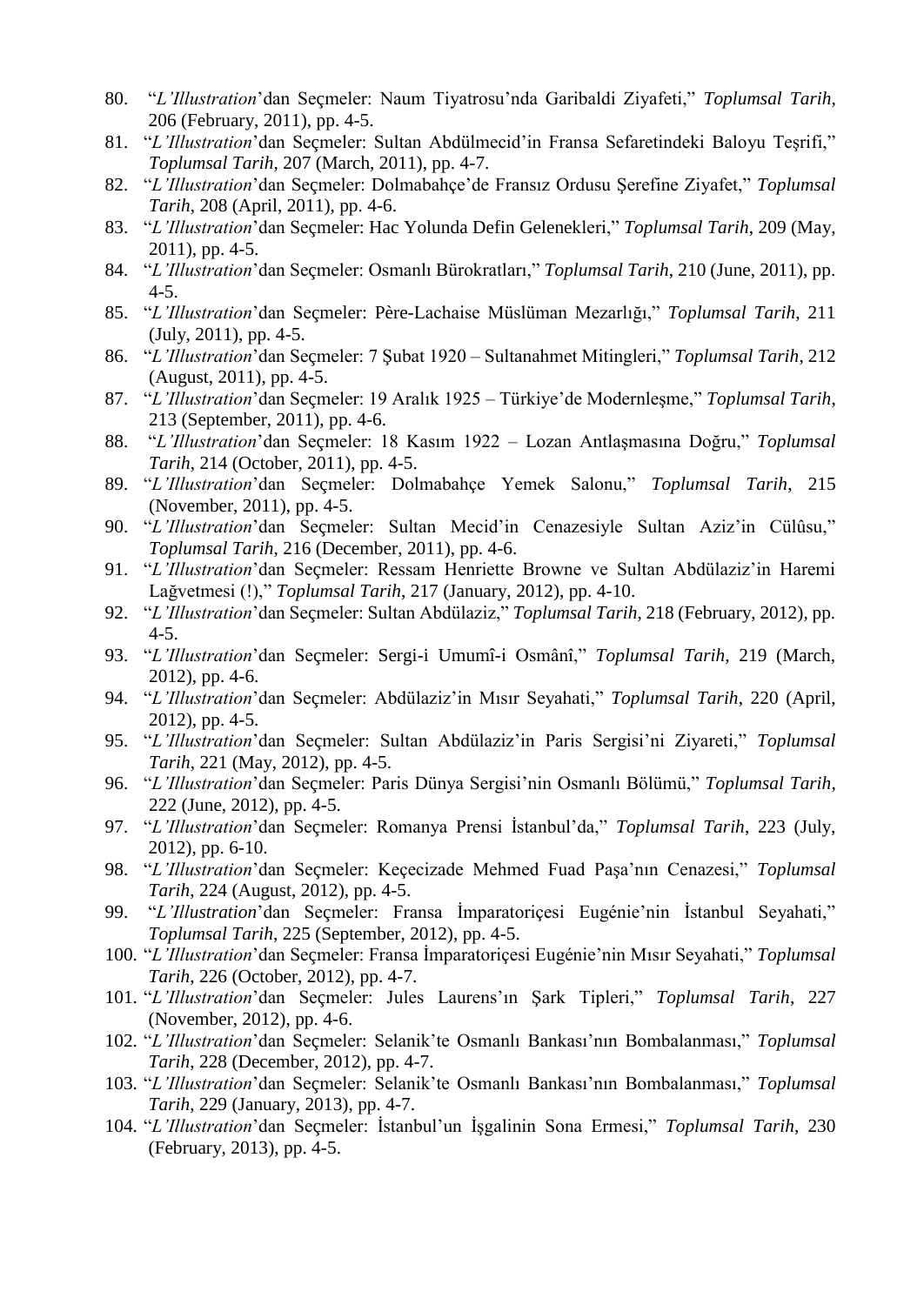- 105. "*L'Illustration*'dan Seçmeler: Jandarmalar ve Kesik Kafalar," *Toplumsal Tarih*, 231 (March, 2013), pp. 4-5.
- 106. "*L'Illustration*'dan Seçmeler: Yıldız Sarayı," *Toplumsal Tarih*, 232 (April, 2013), pp. 4-9.
- 107. "*L'Illustration*'dan Seçmeler: Kutsal Alan Kavgaları," *Toplumsal Tarih*, 233 (May, 2013), pp. 4-6.
- 108. "*L'Illustration*'dan Seçmeler: Şehzade Abdürrahim Efendi'nin Sünneti," *Toplumsal Tarih*, 234 (June, 2013), pp. 4-7.
- 109. "*L'Illustration*'dan Seçmeler: Midilli'nin Fransız Donanması Tarafından İşgali," *Toplumsal Tarih*, 235 (July, 2013), pp. 4-6.
- 110. "*L'Illustration*'dan Seçmeler: Mısır Olayları," *Toplumsal Tarih*, 236 (August, 2013), pp. 4-6.
- 111. "*L'Illustration*'dan Seçmeler: 93 Harbinin İlk Görüntülerinden," *Toplumsal Tarih*, 237 (September, 2013), pp. 4-6.
- 112. "*L'Illustration*'dan Seçmeler: 93 Harbinin Gazileri," *Toplumsal Tarih*, 237 (October, 2013), pp. 6-7.
- 113. "*L'Illustration*'dan Seçmeler: Mirditalılar Osmanlı Devleti'ne Karşı," *Toplumsal Tarih*, 239 (November, 2013), pp. 4-7.
- 114. "*L'Illustration*'dan Seçmeler: Meclis-i Mebusan Seçimleri," *Toplumsal Tarih*, 240 (December, 2013), pp. 4-5.
- 115. "*L'Illustration*'dan Seçmeler: Tersane Konferansı ve Rusya ile Savaş Tehlikesi," *Toplumsal Tarih*, 241 (January, 2014), pp. 16-23.
- 116. "*L'Illustration*'dan Seçmeler: İstitrad," *Toplumsal Tarih*, 242 (February, 2014), pp. 4-7.
- 117. "*L'Illustration*'dan Seçmeler: Türk Generalleri," *Toplumsal Tarih*, 243 (March, 2014), pp. 4- 6.
- 118. "*L'Illustration*'dan Seçmeler: Ankara'da Cumhurbaşkanlığı Köşkü," *Toplumsal Tarih*, 244 (April, 2014), pp. 4-7.
- 119. "*L'Illustration*'dan Seçmeler: Son Halifenin Düğünü," *Toplumsal Tarih*, 245 (May, 2014), pp. 4-5.
- 120. "*L'Illustration*'dan Seçmeler: Suriye Demiryolu," *Toplumsal Tarih*, 246 (June, 2014), pp. 4- 6.
- 121. "*L'Illustration*'dan Seçmeler: Çanakkale Muharebesi," *Toplumsal Tarih*, 247 (July, 2014), pp. 4-8.
- 122. "*L'Illustration*'dan Seçmeler: General Gouraud Seddülbahir'de," *Toplumsal Tarih*, 248 (August, 2014), pp. 6-8.
- 123. "*L'Illustration*'dan Seçmeler: Batan Gemiler," *Toplumsal Tarih*, 249 (September, 2014), pp. 6-8.
- 124. "*L'Illustration*'dan Seçmeler: Çanakkale Harekâtı," *Toplumsal Tarih*, 250 (October, 2014), pp. 6-10.
- 125. "*L'Illustration*'dan Seçmeler: Kaiser Wilhelm'in Ziyareti," *Toplumsal Tarih*, 251 (November, 2014), pp. 6-8.
- 126. "*L'Illustration*'dan Seçmeler: Sultan V. Mehmed Reşad'ın Cülusu," *Toplumsal Tarih*, 252 (December, 2014), pp. 4-5.
- 127. "*L'Illustration*'dan Seçmeler: 1867 Sergisi'nde Madalya Dağıtımı," *Toplumsal Tarih*, 253 (January, 2015), pp. 4-5.
- 128. "*L'Illustration*'dan Seçmeler: İstanbul Surları," *Toplumsal Tarih*, 254 (February, 2015), pp. 4-5.
- 129. "*L'Illustration*'dan Seçmeler: Kabuli Paşa," *Toplumsal Tarih*, 255 (March, 2015), p. 4.
- 130. "*L'Illustration*'dan Seçmeler: Kilikya'da Ermeni Katliamı," *Toplumsal Tarih*, 256 (April, 2015), pp. 4-5.
- 131. "*L'Illustration*'dan Seçmeler: Noel Özel Sayısı," *Toplumsal Tarih*, 257 (May, 2015), pp. 4-7.
- 132. "*L'Illustration*'dan Seçmeler: Lut Gölüne Seyahat," *Toplumsal Tarih*, 258 (June, 2015), pp. 4-8.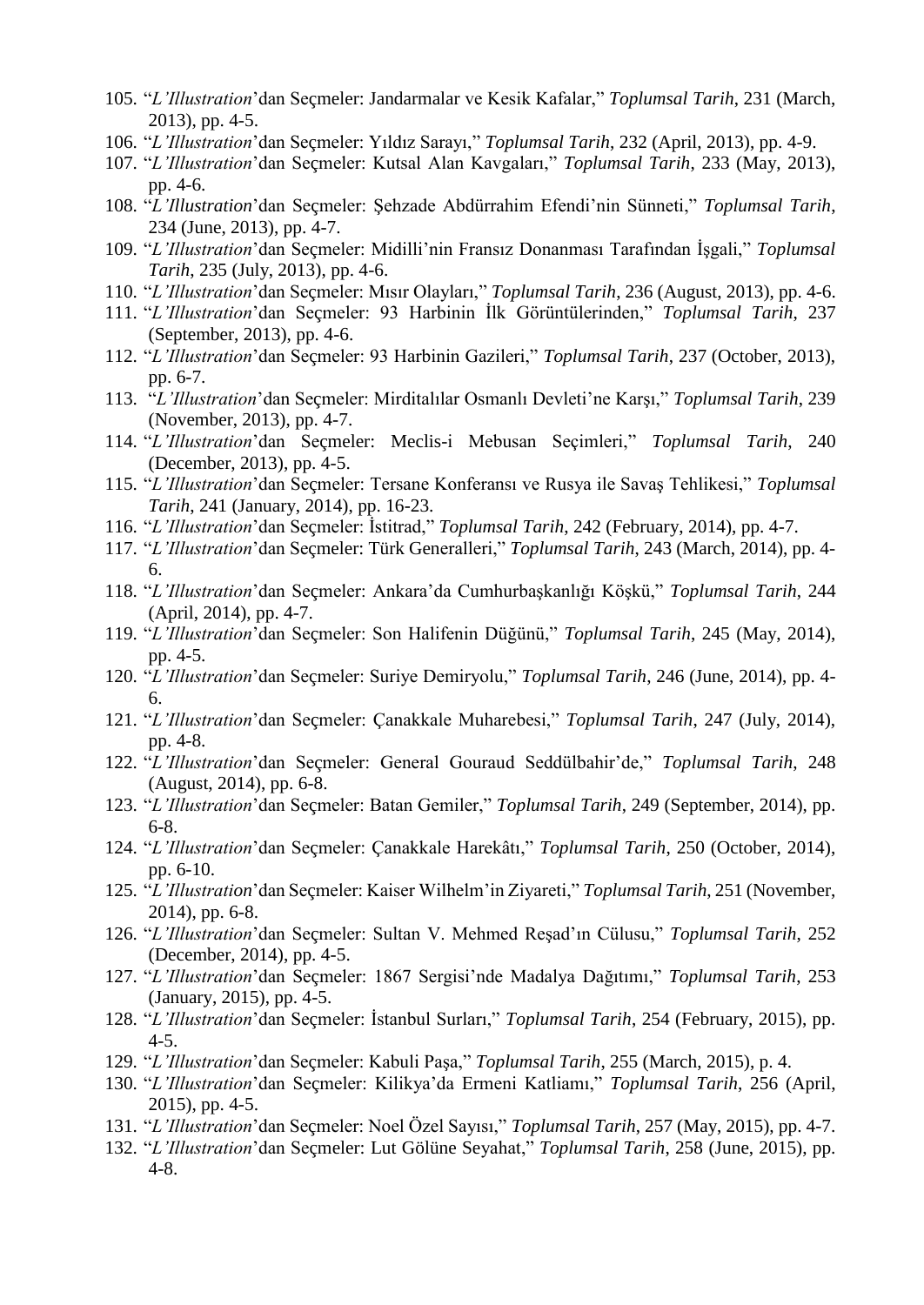- 133. "*L'Illustration*'dan Seçmeler: Panhellenion Vapuru ve Girit Ayaklanması," *Toplumsal Tarih*, 259 (July, 2015), pp. 4-6.
- 134. "*L'Illustration*'dan Seçmeler: Türklerin Sevinci," *Toplumsal Tarih*, 260 (August, 2015), pp. 4-8.
- 135. "*L'Illustration*'dan Seçmeler: Türk Ordusu İzmir'de," *Toplumsal Tarih*, 261 (September, 2015), pp. 4-6.
- 136. "*L'Illustration*'dan Seçmeler: Hamidiye Alayları," *Toplumsal Tarih*, 262 (October, 2015), pp. 4-7.
- 137. "*L'Illustration*'dan Seçmeler: Çırağan Baskını," *Toplumsal Tarih*, 263 (November, 2015), pp. 4-7.
- 138. "*L'Illustration*'dan Seçmeler: Nazım Paşa'nın Cenazesi ve Edirne Kuşatması," *Toplumsal Tarih*, 264 (December, 2015), pp. ???-???.
- 139. "*L'Illustration*'dan Seçmeler: Konya'daki Selçuk Abideleri," *Toplumsal Tarih*, 265 (January, 2016), pp. 4-9.
- 140. "*L'Illustration*'dan Seçmeler: İzmir Yangını," *Toplumsal Tarih*, 266 (February, 2016), pp. 4- 10.
- 141. "*L'Illustration*'dan Seçmeler: İstanbul Sorunu," *Toplumsal Tarih*, 267 (March, 2016), pp. 4- 8.
- 142. "*L'Illustration*'dan Seçmeler: Dört Diktatör," *Toplumsal Tarih*, 268 (April, 2016), pp. 4-8.
- 143. "*L'Illustration*'dan Seçmeler: Mustafa Kemal Paşa," *Toplumsal Tarih*, 269 (May, 2016), pp. 4-8.
- 144. "*L'Illustration*'dan Seçmeler: Halife Abdülmecid Sürgünde," *Toplumsal Tarih*, 270 (June, 2016), pp. 4-7.
- 145. "*L'Illustration*'dan Seçmeler: Halife Abdülmecid'in Göreve Getirilişi," *Toplumsal Tarih*, 271 (July, 2016), pp. 4-10.
- 146. "*L'Illustration*'dan Seçmeler: Pierre Loti'nin İstanbul'daki Evi," *Toplumsal Tarih*, 272 (August, 2016), pp. 4-6.
- 147. "*L'Illustration*'dan Seçmeler: Mustafa Kemal'in Karatahtası," *Toplumsal Tarih*, 274 (October, 2016), pp. 4-15.
- 148. "*L'Illustration*'dan Seçmeler: TBMM ve Lozan," *Toplumsal Tarih*, 275 (November, 2016), pp. 4-5.
- 149. "*L'Illustration*'dan Seçmeler: Pierre Loti ve Calude Farrère Caddeleri," *Toplumsal Tarih*, 276 (December, 2016), pp. 4-5.
- 150. "*L'Illustration*'dan Seçmeler: Sultan Vahideddin Sürgünde," *Toplumsal Tarih*, 277 (January, 2017), pp. 4-6.
- 151. "*L'Illustration*'dan Seçmeler: İstanbul ve Ankara," *Toplumsal Tarih*, 278 (February, 2017), pp. 4-8.
- 152. "*L'Illustration*'dan Seçmeler: Kardinal Dubois'nın Ziyareti," *Toplumsal Tarih*, 279 (March, 2017), pp. 4-6.
- 153. "*L'Illustration*'dan Seçmeler: Musul Meselesi," *Toplumsal Tarih*, 280 (April, 2017), pp. 4-6.
- 154. "*L'Illustration*'dan Seçmeler: Kurtuluş Savaşının Son Safhası," *Toplumsal Tarih*, 281 (May, 2017), pp. 4-7.
- 155. "*L'Illustration*'dan Seçmeler: 1900 Paris Sergisi," *Toplumsal Tarih*, 282 (June, 2017), pp. 4- 7.
- 156. "*L'Illustration*'dan Seçmeler: Enver Paşa," *Toplumsal Tarih*, 283 (July, 2017), pp. 4-6.
- 157. "*L'Illustration*'dan Seçmeler: İstanbul'da Tesettür Şıklığı," *Toplumsal Tarih*, 284 (August, 2017), pp. 4-7.
- 158. "*L'Illustration*'dan Seçmeler: İstanbul'da Dini Özgürlük," *Toplumsal Tarih*, 285 (September, 2017), pp. 4-6.
- 159. "*L'Illustration*'dan Seçmeler: İstanbul'un İlk Hava Fotoğrafları," *Toplumsal Tarih*, 286 (October, 2017), pp. 4-9.